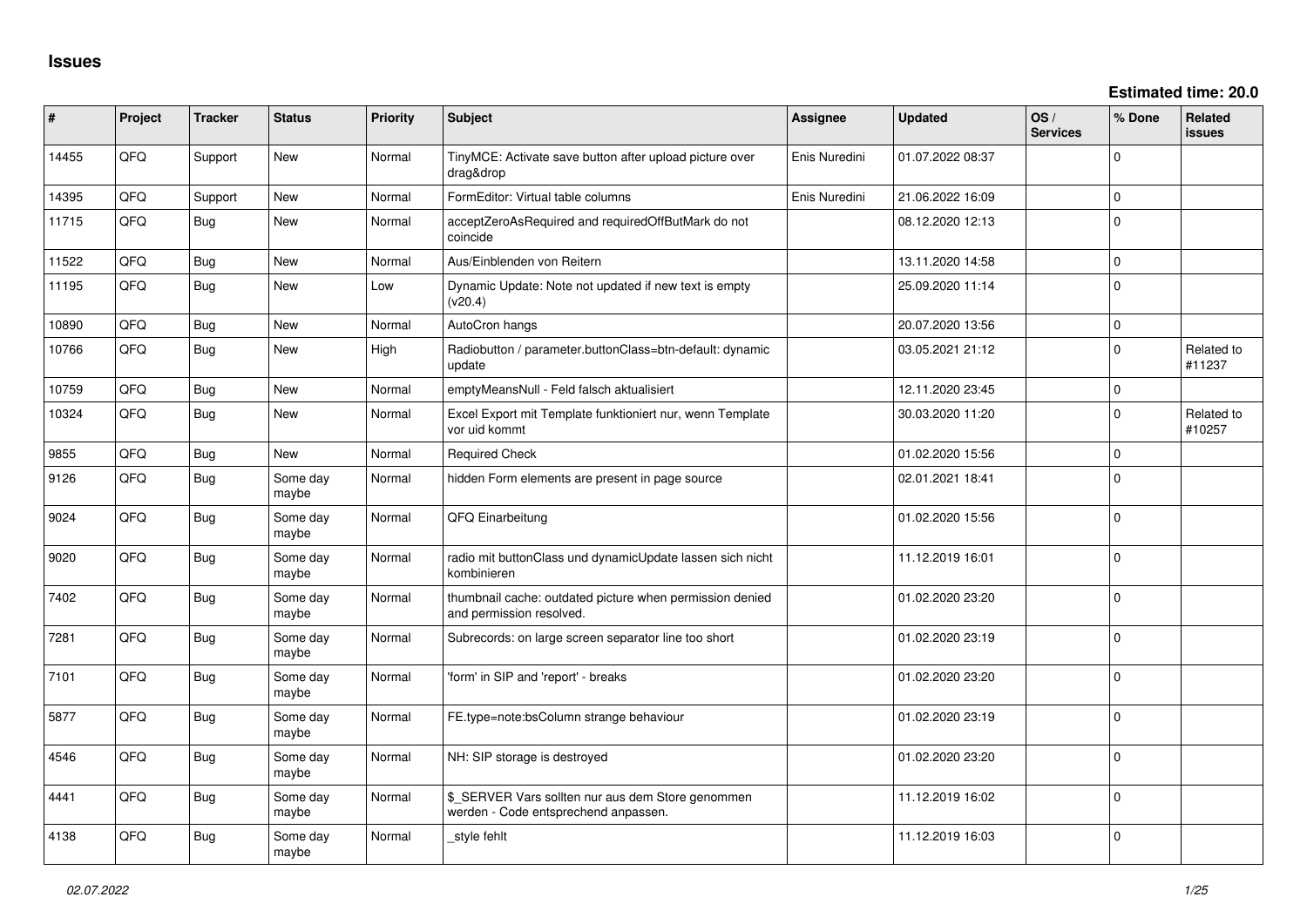| #     | Project | <b>Tracker</b> | <b>Status</b>     | <b>Priority</b> | Subject                                                                                                                                                  | <b>Assignee</b>     | <b>Updated</b>   | OS/<br><b>Services</b> | % Done      | Related<br>issues                           |
|-------|---------|----------------|-------------------|-----------------|----------------------------------------------------------------------------------------------------------------------------------------------------------|---------------------|------------------|------------------------|-------------|---------------------------------------------|
| 4122  | QFQ     | Bug            | Some day<br>maybe | Normal          | file: Render Mode hat keinen Effekt                                                                                                                      |                     | 11.12.2019 16:03 |                        | $\Omega$    |                                             |
| 13647 | QFQ     | Bug            | New               | Normal          | Autofocus funktioniert nicht auf Chrome                                                                                                                  | Benjamin Baer       | 19.03.2022 17:44 |                        | $\Omega$    |                                             |
| 13528 | QFQ     | <b>Bug</b>     | New               | Normal          | qfq.io > releases: es wird kein neues Release angelegt                                                                                                   | Benjamin Baer       | 19.03.2022 17:46 |                        | $\Omega$    |                                             |
| 11237 | QFQ     | <b>Bug</b>     | New               | High            | Radiobutton / parameter.buttonClass= btn-default - kein dirty<br>Trigger                                                                                 | Benjamin Baer       | 03.05.2021 21:12 |                        | $\Omega$    | Related to<br>#10766                        |
| 11057 | QFQ     | Bug            | New               | High            | Checkboxes ohne span.checkmark im Report werden<br>ausgeblendet                                                                                          | Benjamin Baer       | 03.05.2021 21:12 |                        | $\Omega$    | Related to<br>#11039                        |
| 9898  | QFQ     | <b>Bug</b>     | Feedback          | Normal          | Formular trotz Timeout gespeichert                                                                                                                       | Benjamin Baer       | 01.02.2020 15:56 |                        | $\mathbf 0$ |                                             |
| 9535  | QFQ     | <b>Bug</b>     | Feedback          | Normal          | Report:  AS '_vertical' - column to wide - vertical >> rot45,<br>rot90                                                                                   | Benjamin Baer       | 01.02.2020 15:56 |                        | $\Omega$    |                                             |
| 6566  | QFQ     | Bug            | Priorize          | Normal          | Link Function 'delete': provided parameter missing on page<br>reload                                                                                     | Benjamin Baer       | 03.01.2022 08:08 |                        | $\Omega$    |                                             |
| 6140  | QFQ     | <b>Bug</b>     | Priorize          | Normal          | QFQ DnD Sort: Locked fields                                                                                                                              | Benjamin Baer       | 21.03.2022 09:56 |                        | $\mathbf 0$ |                                             |
| 4457  | QFQ     | <b>Bug</b>     | Priorize          | Normal          | typeahead: pressing return to select an item, saves the form<br>and closes the form.                                                                     | Benjamin Baer       | 03.01.2022 08:01 |                        | $\Omega$    | Related to<br>#4398                         |
| 4454  | QFQ     | Bug            | Some day<br>maybe | Normal          | Required Elements: multiple elements in a row - whole row<br>marked if only one input is empty.                                                          | Benjamin Baer       | 01.02.2020 23:20 |                        | $\Omega$    |                                             |
| 4398  | QFQ     | Bug            | Some day<br>maybe | Normal          | Typeahead: mouse click in a prefilled input opens a single<br>item dropdown with the current value - click on it seems to<br>set the value, not the key. | Benjamin Baer       | 01.02.2020 23:20 |                        | $\Omega$    | Related to<br>#4457                         |
| 2665  | QFQ     | Bug            | Priorize          | Normal          | Dynamic Update funktioniert nicht, wenn beim<br>entsprechenden FormElement eine size angegeben ist.                                                      | Benjamin Baer       | 03.01.2022 08:12 |                        | 30          |                                             |
| 2063  | QFQ     | <b>Bug</b>     | Some day<br>maybe | Normal          | Pills auf 'inaktiv' setzen falls keine Element auf dem Pill<br>sichtbar sind.                                                                            | Benjamin Baer       | 11.12.2019 16:03 |                        | $\Omega$    | Related to<br>#3752                         |
| 14323 | QFQ     | <b>Bug</b>     | In Progress       | Normal          | Report: render=both single - no impact                                                                                                                   | Carsten Rose        | 19.06.2022 18:31 |                        | $\mathbf 0$ |                                             |
| 14305 | QFQ     | <b>Bug</b>     | New               | Normal          | Inline Report editing does not create history entries                                                                                                    | Carsten Rose        | 10.06.2022 11:55 |                        | $\Omega$    |                                             |
| 14304 | QFQ     | <b>Bug</b>     | New               | Normal          | table sorter view safer does not work                                                                                                                    | <b>Carsten Rose</b> | 10.06.2022 11:49 |                        | $\Omega$    |                                             |
| 14283 | QFQ     | <b>Bug</b>     | Priorize          | Normal          | HEIC / HEIF convert doesn't trigger                                                                                                                      | Carsten Rose        | 19.06.2022 16:37 |                        | $\mathbf 0$ |                                             |
| 14233 | QFQ     | <b>Bug</b>     | New               | Normal          | AS link: question - HTML is not rendered                                                                                                                 | <b>Carsten Rose</b> | 28.05.2022 11:02 |                        | $\Omega$    |                                             |
| 14175 | QFQ     | <b>Bug</b>     | In Progress       | Normal          | Opening a form with no QFQ Session cookie fails                                                                                                          | Carsten Rose        | 03.06.2022 10:40 |                        | $\mathbf 0$ |                                             |
| 14091 | QFQ     | <b>Bug</b>     | New               | Normal          | inconsistent template path for twig                                                                                                                      | Carsten Rose        | 19.04.2022 18:36 |                        | 0           |                                             |
| 14077 | QFQ     | <b>Bug</b>     | New               | Normal          | As link: Attribute 'class' missing by r:1 and r:3 - but should<br>set                                                                                    | Carsten Rose        | 28.05.2022 11:02 |                        | $\mathbf 0$ | Related to<br>#5342,<br>Related to<br>#4343 |
| 13706 | QFG     | Bug            | New               | Normal          | Wrong CheckType in FieldElement LastStatus of Form Cron                                                                                                  | Carsten Rose        | 21.01.2022 18:20 |                        | $\mathbf 0$ |                                             |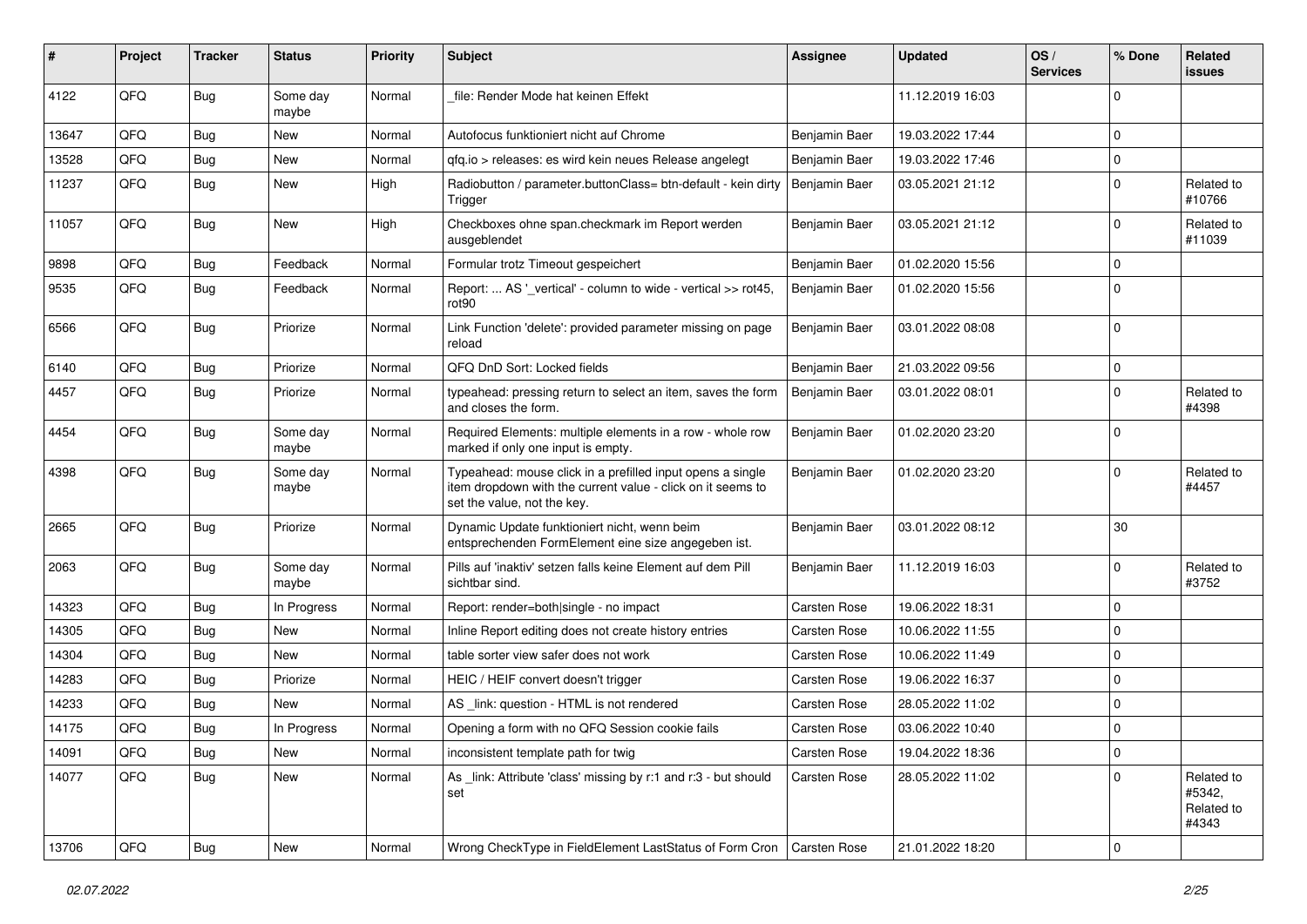| #     | Project | <b>Tracker</b> | <b>Status</b> | <b>Priority</b> | <b>Subject</b>                                                                                                                                      | <b>Assignee</b>     | <b>Updated</b>   | OS/<br><b>Services</b> | % Done              | Related<br>issues                             |
|-------|---------|----------------|---------------|-----------------|-----------------------------------------------------------------------------------------------------------------------------------------------------|---------------------|------------------|------------------------|---------------------|-----------------------------------------------|
| 13659 | QFQ     | Bug            | <b>New</b>    | Normal          | wrong sanitize class applied to R-store                                                                                                             | <b>Carsten Rose</b> | 15.01.2022 14:23 |                        | 0                   |                                               |
| 13592 | QFQ     | Bug            | New           | Normal          | QFQ Build Queue: das vergeben von Tags klappt nicht. Es<br>werden keine Releases gebaut.                                                            | <b>Carsten Rose</b> | 19.03.2022 17:45 |                        | 0                   |                                               |
| 13460 | QFQ     | Bug            | New           | Normal          | Doc: Password set/reset  password should not processed<br>with 'html encode'                                                                        | <b>Carsten Rose</b> | 19.03.2022 17:46 |                        | 0                   |                                               |
| 13451 | QFQ     | Bug            | <b>New</b>    | Normal          | Character Counter / Max Character: Problem in Safari                                                                                                | <b>Carsten Rose</b> | 15.04.2022 17:18 |                        | $\mathbf 0$         |                                               |
| 13332 | QFQ     | Bug            | New           | Normal          | Multi Form: Required Felder werden visuell nicht markiert.                                                                                          | <b>Carsten Rose</b> | 19.03.2022 17:47 |                        | 0                   |                                               |
| 13331 | QFQ     | Bug            | <b>New</b>    | Normal          | Multi Form: Clear Icon misplaced                                                                                                                    | <b>Carsten Rose</b> | 19.03.2022 17:47 |                        | 0                   |                                               |
| 12974 | QFQ     | Bug            | New           | High            | Sanitize Queries in Action-Elements                                                                                                                 | <b>Carsten Rose</b> | 07.12.2021 17:19 |                        | 0                   |                                               |
| 12716 | QFQ     | Bug            | <b>New</b>    | Normal          | template group: Pattern only applied to first instance                                                                                              | Carsten Rose        | 19.03.2022 17:47 |                        | $\mathbf 0$         |                                               |
| 12714 | QFQ     | Bug            | New           | Normal          | Conversion of GIF to PDF broken when GIF contains Alpha.                                                                                            | <b>Carsten Rose</b> | 19.03.2022 17:49 |                        | 0                   |                                               |
| 12702 | QFQ     | <b>Bug</b>     | <b>New</b>    | High            | templateGroup: broken in multiDb Setup                                                                                                              | <b>Carsten Rose</b> | 14.12.2021 16:02 |                        | 0                   |                                               |
| 12670 | QFQ     | Bug            | New           | High            | Dropdown-Menu classes können nicht mehr angegeben<br>werden                                                                                         | <b>Carsten Rose</b> | 07.12.2021 17:19 |                        | 0                   |                                               |
| 12581 | QFQ     | Bug            | New           | Normal          | Form.forward=close: Record 'new' in new browser tab ><br>save (& close) >> Form is not reloaded with new created<br>record id and stays in mode=new | <b>Carsten Rose</b> | 19.03.2022 17:48 |                        | $\mathbf 0$         |                                               |
| 12546 | QFQ     | Bug            | Feedback      | Normal          | Branch 'Development' - Unit Tests mit dirty workaround<br>angepasst                                                                                 | <b>Carsten Rose</b> | 19.03.2022 17:48 |                        | $\Omega$            |                                               |
| 12545 | QFQ     | Bug            | <b>New</b>    | Urgent          | sql.log not created / updated                                                                                                                       | <b>Carsten Rose</b> | 14.12.2021 16:02 |                        | 0                   |                                               |
| 12520 | QFQ     | Bug            | <b>New</b>    | Normal          | Switch FE User: still active even FE User session expired                                                                                           | <b>Carsten Rose</b> | 19.03.2022 17:48 |                        | 0                   |                                               |
| 12513 | QFQ     | Bug            | New           | High            | Implement server side check of maxlength                                                                                                            | <b>Carsten Rose</b> | 07.12.2021 17:19 |                        | 0                   |                                               |
| 12512 | QFQ     | Bug            | New           | Normal          | Some MySQL Installation can't use 'stored procedures'                                                                                               | <b>Carsten Rose</b> | 19.03.2022 17:48 |                        | 0                   |                                               |
| 12468 | QFQ     | Bug            | New           | Urgent          | Form: update Form.title after save                                                                                                                  | <b>Carsten Rose</b> | 03.05.2021 21:12 |                        | 0                   |                                               |
| 12463 | QFQ     | Bug            | ToDo          | High            | QFQ Function: 'function' and 'sql' on same level - output of<br>sal is shown two times.                                                             | <b>Carsten Rose</b> | 15.12.2021 16:31 |                        | 0                   |                                               |
| 12395 | QFQ     | Bug            | ToDo          | High            | QFQ Function: Result two times shown                                                                                                                | Carsten Rose        | 18.02.2022 08:59 |                        | 0                   |                                               |
| 12327 | QFQ     | <b>Bug</b>     | New           | Normal          | Copy to clipboard: Glyphicon can not be changed                                                                                                     | Carsten Rose        | 27.12.2021 17:59 |                        | 0                   |                                               |
| 12325 | QFQ     | Bug            | Priorize      | Normal          | MultiDB form.dblndex not working for report syntax                                                                                                  | <b>Carsten Rose</b> | 07.09.2021 13:37 |                        | 0                   | Related to<br>#12145,<br>Related to<br>#12314 |
| 12187 | QFQ     | <b>Bug</b>     | New           | Normal          | Trigger FormAsFile() via Report: probably problem with multi<br>DB setup                                                                            | Carsten Rose        | 20.03.2021 21:20 |                        | $\mathbf 0$         |                                               |
| 12133 | QFQ     | Bug            | New           | Normal          | NPM, phpSpreadSheet aktualisieren                                                                                                                   | Carsten Rose        | 15.03.2021 09:04 |                        | $\mathsf{O}\xspace$ |                                               |
| 12045 | QFQ     | <b>Bug</b>     | New           | Normal          | templateGroup afterSave FE: Aufruf ohne<br>sqlHonorFormElements funktioniert nicht                                                                  | Carsten Rose        | 18.02.2021 16:33 |                        | 0                   |                                               |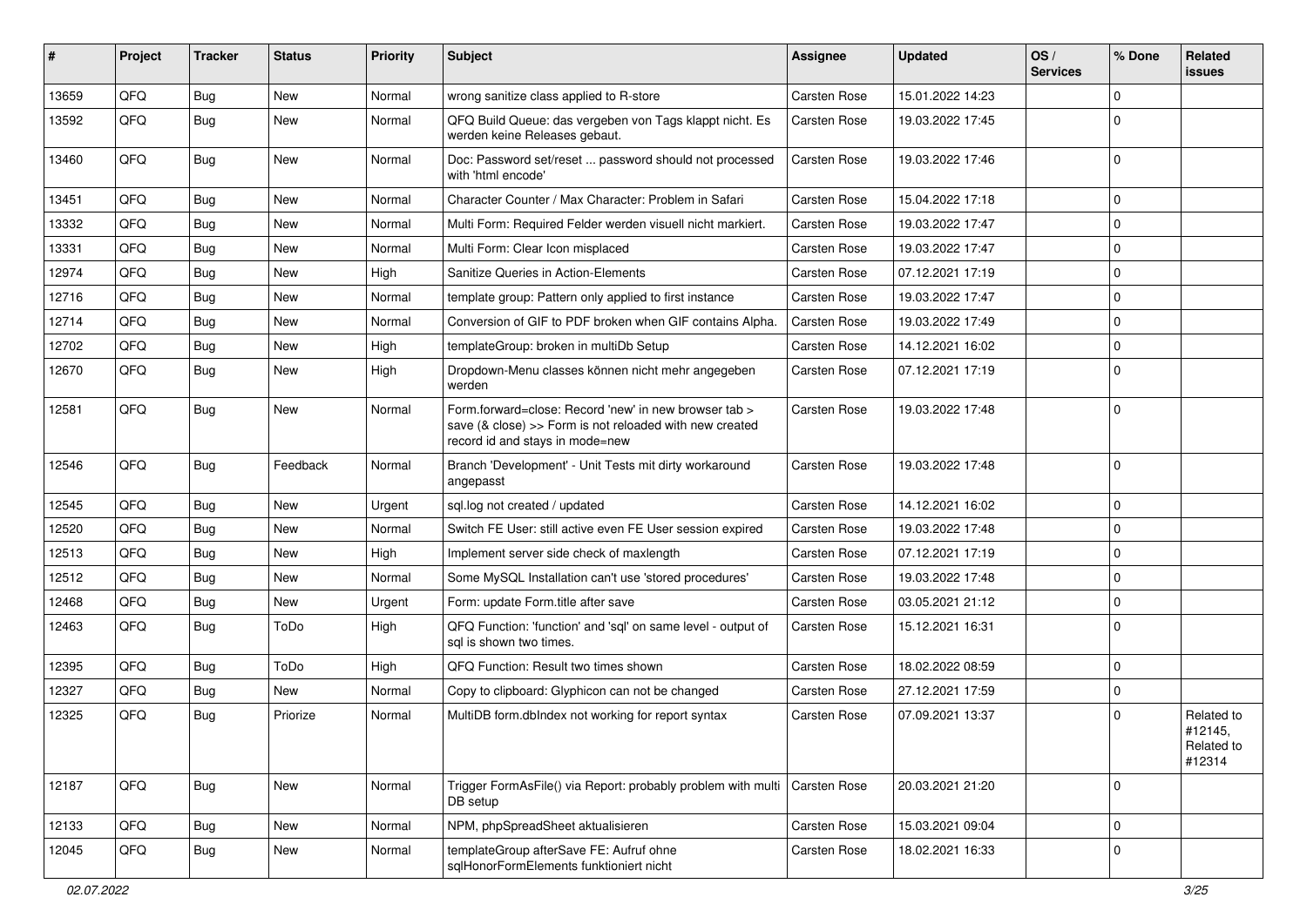| #     | Project | <b>Tracker</b> | <b>Status</b> | <b>Priority</b> | <b>Subject</b>                                                                      | Assignee     | <b>Updated</b>   | OS/<br><b>Services</b> | % Done      | Related<br><b>issues</b>                                                                                                       |
|-------|---------|----------------|---------------|-----------------|-------------------------------------------------------------------------------------|--------------|------------------|------------------------|-------------|--------------------------------------------------------------------------------------------------------------------------------|
| 12040 | QFQ     | <b>Bug</b>     | New           | Normal          | FE Mode 'hidden' für zwei FEs auf einer Zeile                                       | Carsten Rose | 18.02.2021 10:13 |                        | $\Omega$    |                                                                                                                                |
| 11752 | QFQ     | Bug            | New           | Normal          | checkbox renders multiple input elements with same name                             | Carsten Rose | 17.12.2020 14:58 |                        | $\mathbf 0$ | Related to<br>#11750                                                                                                           |
| 11695 | QFQ     | Bug            | New           | Normal          | MultiForm required FE Error                                                         | Carsten Rose | 04.12.2020 13:34 |                        | $\mathbf 0$ |                                                                                                                                |
| 11668 | QFQ     | Bug            | New           | Normal          | Play function.sql - problem with mysql                                              | Carsten Rose | 03.05.2021 20:48 |                        | $\mathbf 0$ |                                                                                                                                |
| 11667 | QFQ     | Bug            | New           | Normal          | MySQL mariadb-server-10.3: Incorrect datetime value                                 | Carsten Rose | 03.05.2021 20:48 |                        | $\mathbf 0$ |                                                                                                                                |
| 11517 | QFQ     | Bug            | In Progress   | Normal          | extraButtonInfo Broken for multiple FormElements                                    | Carsten Rose | 12.05.2022 13:12 |                        | $\mathbf 0$ | Related to<br>#7890,<br>Related to<br>#3811, Has<br>duplicate<br>#10905, Has<br>duplicate<br>#10553, Has<br>duplicate<br>#6779 |
| 11239 | QFQ     | <b>Bug</b>     | New           | Normal          | Radiobutton (plain): horizontales Rendern abhängig vom<br>Datentyp in der Datenbank | Carsten Rose | 30.09.2020 18:37 |                        | $\mathbf 0$ |                                                                                                                                |
| 10937 | QFQ     | Bug            | <b>New</b>    | Normal          | Fehler mit abhängigen Select- Feldern beim Positionieren                            | Carsten Rose | 12.11.2020 23:45 |                        | $\mathbf 0$ |                                                                                                                                |
| 10704 | QFQ     | Bug            | New           | Normal          | wkhtml problem rendering fullCalendar.js / fabric.js >><br>successor: puppeteer     | Carsten Rose | 12.11.2020 23:45 |                        | $\mathbf 0$ | Related to<br>#5024,<br>Related to<br>#4650.<br>Related to<br>#10715                                                           |
| 10661 | QFQ     | Bug            | In Progress   | Normal          | Typo3 Warnungen                                                                     | Carsten Rose | 07.09.2021 13:23 |                        | $\mathbf 0$ | Related to<br>#12440                                                                                                           |
| 10658 | QFQ     | Bug            | New           | Normal          | processReadOnly broken                                                              | Carsten Rose | 27.05.2020 17:55 |                        | $\mathbf 0$ |                                                                                                                                |
| 10640 | QFQ     | Bug            | New           | High            | TypeAhead Tag: FE editierbar trotz readOnly                                         | Carsten Rose | 03.05.2021 21:12 |                        | $\mathbf 0$ | Related to<br>#7795                                                                                                            |
| 10588 | QFQ     | Bug            | New           | Normal          | typeahed Tag: Doku anpassen                                                         | Carsten Rose | 12.11.2020 23:45 |                        | $\mathbf 0$ |                                                                                                                                |
| 10508 | QFQ     | Bug            | New           | High            | Multi Form broken on Multi DB Instance                                              | Carsten Rose | 03.05.2021 21:12 |                        | $\mathbf 0$ |                                                                                                                                |
| 10506 | QFQ     | <b>Bug</b>     | New           | High            | Template Group broken on MultiDB instance                                           | Carsten Rose | 03.05.2021 21:12 |                        | $\mathbf 0$ | Related to<br>#10505                                                                                                           |
| 10322 | QFQ     | Bug            | New           | Normal          | FormElement / Radio: missing column 'enum' >> FE not<br>reported                    | Carsten Rose | 07.05.2020 09:37 |                        | $\mathbf 0$ |                                                                                                                                |
| 10082 | QFQ     | Bug            | New           | Normal          | FE.type=SELECT - 'sanatize' Class                                                   | Carsten Rose | 07.05.2020 09:36 |                        | $\Omega$    | Related to<br>#10081                                                                                                           |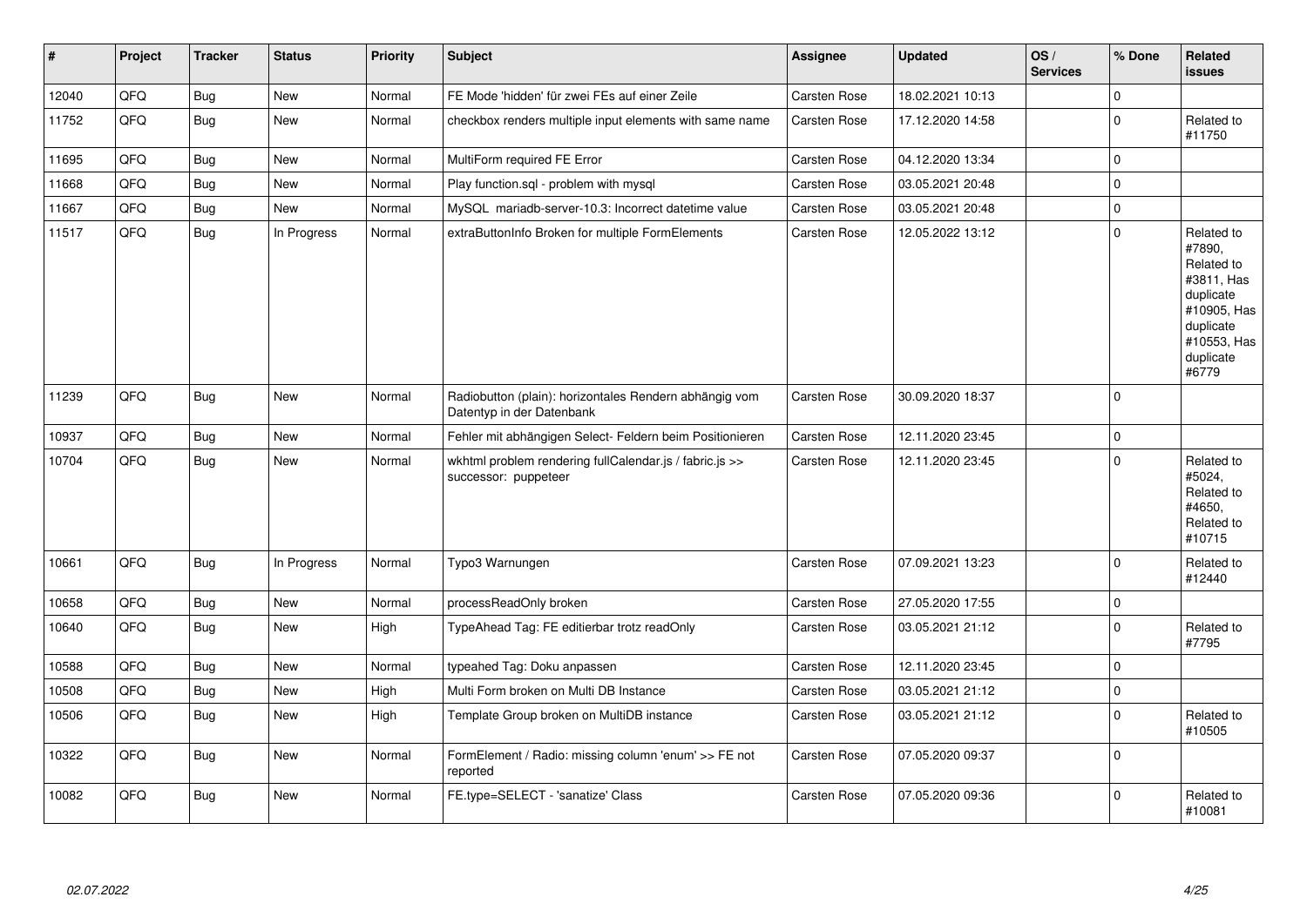| #     | Project | <b>Tracker</b> | <b>Status</b>     | <b>Priority</b> | <b>Subject</b>                                                                                           | Assignee            | <b>Updated</b>   | OS/<br><b>Services</b> | % Done      | Related<br><b>issues</b>                                                |
|-------|---------|----------------|-------------------|-----------------|----------------------------------------------------------------------------------------------------------|---------------------|------------------|------------------------|-------------|-------------------------------------------------------------------------|
| 10081 | QFQ     | <b>Bug</b>     | New               | High            | Stale record lock after 'forbidden' character                                                            | <b>Carsten Rose</b> | 03.05.2021 21:12 |                        | $\mathbf 0$ | Related to<br>#10082,<br>Related to<br>#9789                            |
| 9975  | QFQ     | <b>Bug</b>     | Priorize          | Normal          | Dropdown Menu: 'r:3' broken                                                                              | Carsten Rose        | 01.02.2020 10:13 |                        | $\mathbf 0$ |                                                                         |
| 9958  | QFQ     | <b>Bug</b>     | Priorize          | Normal          | Broken subrecord query: no error message                                                                 | <b>Carsten Rose</b> | 05.02.2021 15:15 |                        | $\mathbf 0$ |                                                                         |
| 9947  | QFQ     | <b>Bug</b>     | Priorize          | Normal          | Unwanted error message if missing 'typeAheadSqlPrefetch'                                                 | Carsten Rose        | 01.02.2020 10:13 |                        | $\mathbf 0$ |                                                                         |
| 9862  | QFQ     | <b>Bug</b>     | Priorize          | Normal          | Failed writing to sql mail qfq.log should throw an exception                                             | Carsten Rose        | 01.02.2020 10:13 |                        | $\mathbf 0$ |                                                                         |
| 9834  | QFQ     | <b>Bug</b>     | Priorize          | Normal          | Input elements with tag 'disabled' are missing on<br>form-submit: server option 'processReadOnly' broken | Carsten Rose        | 07.12.2021 16:43 |                        | $\mathbf 0$ | Related to<br>#9691,<br>Related to<br>#5305, Has<br>duplicate<br>#12331 |
| 9789  | QFQ     | Bug            | In Progress       | High            | Record Lock: release to early on 'leave page'                                                            | <b>Carsten Rose</b> | 10.01.2022 09:25 |                        | 100         | Related to<br>#10081,<br>Related to<br>#9173,<br>Related to<br>#8702    |
| 9783  | QFQ     | <b>Bug</b>     | <b>New</b>        | Normal          | Email with special characters                                                                            | Carsten Rose        | 01.02.2020 23:22 |                        | $\Omega$    |                                                                         |
| 9773  | QFQ     | <b>Bug</b>     | New               | Normal          | form.parameter.formModeGlobal=requiredOff                                                                | Carsten Rose        | 01.02.2020 15:56 |                        | $\mathbf 0$ |                                                                         |
| 9691  | QFQ     | <b>Bug</b>     | In Progress       | Normal          | Checkbox: dynamic update > readonly                                                                      | <b>Carsten Rose</b> | 01.02.2020 23:22 |                        | 50          | Related to<br>#9834                                                     |
| 9669  | QFQ     | <b>Bug</b>     | Some day<br>maybe | Normal          | Checkbox / Template Group: radio/checkbox visible broken<br>after 'add'                                  | Carsten Rose        | 16.06.2021 13:47 |                        | $\mathbf 0$ | Related to<br>#8091                                                     |
| 9534  | QFQ     | <b>Bug</b>     | Priorize          | Urgent          | FE.type=upload: 'Unknown Mode: ID"                                                                       | Carsten Rose        | 03.05.2021 21:14 |                        | $\Omega$    | Related to<br>#9532                                                     |
| 9533  | QFQ     | <b>Bug</b>     | New               | Normal          | FE.type=upload: Check in 'beforeSave' if upload is given                                                 | Carsten Rose        | 01.02.2020 23:22 |                        | $\mathbf 0$ | Related to<br>#11523                                                    |
| 9531  | QFQ     | <b>Bug</b>     | New               | High            | FE File: Dynamic Update / modeSql / required detected even<br>it not set                                 | Carsten Rose        | 11.06.2021 20:32 |                        | $\mathbf 0$ | Related to<br>#12398                                                    |
| 9347  | QFQ     | <b>Bug</b>     | <b>New</b>        | High            | FE.type=upload with dynamic show/hidden: required not<br>detected                                        | Carsten Rose        | 12.06.2021 10:40 |                        | $\Omega$    | Related to<br>#5305,<br>Related to<br>#12398                            |
| 9317  | QFQ     | <b>Bug</b>     | <b>New</b>        | Normal          | FE.type=note: with dynamic show/hidden an empty label<br>causes trouble                                  | Carsten Rose        | 01.02.2020 23:22 |                        | $\Omega$    |                                                                         |
| 9281  | QFQ     | <b>Bug</b>     | Some day<br>maybe | Normal          | Allow STRICT_TRANS_TABLES                                                                                | Carsten Rose        | 02.01.2021 18:43 |                        | $\mathbf 0$ |                                                                         |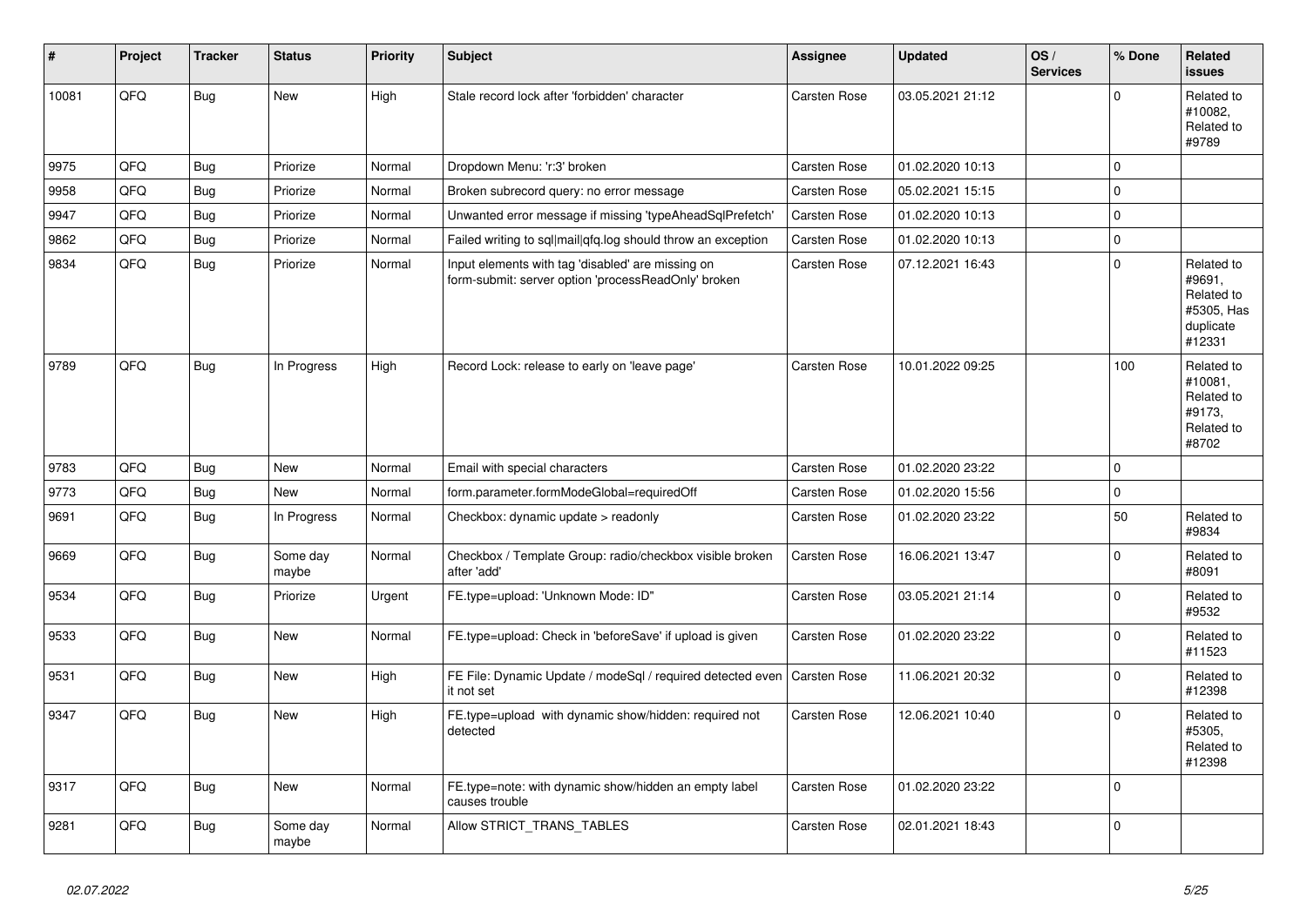| #    | Project | Tracker    | <b>Status</b>     | <b>Priority</b> | <b>Subject</b>                                                                                        | Assignee            | <b>Updated</b>   | OS/<br><b>Services</b> | % Done      | Related<br><b>issues</b>  |
|------|---------|------------|-------------------|-----------------|-------------------------------------------------------------------------------------------------------|---------------------|------------------|------------------------|-------------|---------------------------|
| 9275 | QFQ     | Bug        | <b>New</b>        | Normal          | autcron: t3 page, which takes to long to respond, is not<br>reported properly                         | Carsten Rose        | 01.02.2020 23:22 |                        | 100         |                           |
| 9177 | QFQ     | Bug        | New               | Normal          | Bug? QFQ tries to save an action FE, which has real<br>existing column name                           | Carsten Rose        | 01.02.2020 23:22 |                        | $\Omega$    |                           |
| 9173 | QFQ     | <b>Bug</b> | Priorize          | Urgent          | Stale Record Lock: Firefox                                                                            | Carsten Rose        | 03.05.2021 21:14 |                        | $\mathbf 0$ | Related to<br>#9789       |
| 9127 | QFQ     | Bug        | <b>New</b>        | Normal          | Error Message: change 'roll over' color - text not readable                                           | Carsten Rose        | 01.02.2020 23:22 |                        | $\Omega$    |                           |
| 9121 | QFQ     | Bug        | Priorize          | High            | sip links have r and __dbIndexData set                                                                | Carsten Rose        | 12.06.2021 10:41 |                        | $\Omega$    |                           |
| 9077 | QFQ     | Bug        | New               | Normal          | typeAheadSql: report broken SQL                                                                       | Carsten Rose        | 29.06.2022 22:35 |                        | $\Omega$    | Related to<br>#4018       |
| 9013 | QFQ     | Bug        | New               | Normal          | Error in Twig template not handled                                                                    | Carsten Rose        | 20.10.2021 13:43 |                        | $\mathbf 0$ |                           |
| 8668 | QFQ     | Bug        | <b>New</b>        | High            | Pill disabled: dyamic mode 'hidden' not respected - FE is still<br>required                           | <b>Carsten Rose</b> | 03.05.2021 21:14 |                        | $\Omega$    |                           |
| 8431 | QFQ     | <b>Bug</b> | <b>New</b>        | High            | autocron.php with wrong path                                                                          | Carsten Rose        | 03.05.2021 21:14 |                        | $\Omega$    |                           |
| 8106 | QFQ     | <b>Bug</b> | Some day<br>maybe | Normal          | Dynamic Update: Feld kann nicht auf empty zurückgesetzt<br>werden                                     | Carsten Rose        | 11.12.2019 16:01 |                        | $\Omega$    |                           |
| 8083 | QFQ     | <b>Bug</b> | New               | High            | FormEditor: primary table list does not respect<br>'indexDb={{indexData:Y}}'                          | Carsten Rose        | 03.05.2021 21:14 |                        | $\Omega$    | Has<br>duplicate<br>#6678 |
| 8049 | QFQ     | Bug        | <b>New</b>        | Normal          | FE.type=note, column 'value': text moves some pixel to top<br>after save                              | Carsten Rose        | 01.02.2020 23:22 |                        | $\Omega$    |                           |
| 8037 | QFQ     | Bug        | Priorize          | Normal          | FE.type=upload (advanced mode): {{slaveId:V}} missing<br>during dynamic update                        | Carsten Rose        | 01.02.2020 10:13 |                        | $\Omega$    |                           |
| 7899 | QFQ     | Bug        | <b>New</b>        | High            | Fe.type=password / retype / required: always complain<br>about missing value                          | Carsten Rose        | 03.05.2021 21:14 |                        | $\Omega$    |                           |
| 7890 | QFQ     | Bug        | New               | Normal          | FormElement 'required': extraButtonInfo not aligned                                                   | Carsten Rose        | 11.06.2021 21:17 |                        | $\Omega$    | Related to<br>#11517      |
| 7795 | QFQ     | Bug        | New               | Normal          | Readonly Form: Typeahead-Felder                                                                       | Carsten Rose        | 01.02.2020 23:22 |                        | $\Omega$    | Related to<br>#10640      |
| 7685 | QFQ     | Bug        | <b>New</b>        | Normal          | Open FormElement from QFQ error message and save<br>modified record: error about missing {{formId:F}} | Carsten Rose        | 01.02.2020 23:22 |                        | $\Omega$    |                           |
| 7656 | QFQ     | <b>Bug</b> | Priorize          | Normal          | FE with required, 'pattern' and 'extraButtonLock': always<br>complain about missing value             | Carsten Rose        | 01.02.2020 10:13 |                        | $\Omega$    |                           |
| 7650 | QFQ     | Bug        | New               | High            | Optional do not show 'required' sign on FormElement                                                   | Carsten Rose        | 03.05.2021 21:14 |                        | $\mathbf 0$ |                           |
| 7616 | QFQ     | <b>Bug</b> | Priorize          | Normal          | Selectlist with Enum & Dynamic Update                                                                 | Carsten Rose        | 01.02.2020 10:13 |                        | $\Omega$    |                           |
| 7574 | QFQ     | Bug        | <b>New</b>        | Normal          | Substitute error: form element not reported / dont parse<br>Form.note                                 | Carsten Rose        | 01.02.2020 23:21 |                        | $\Omega$    |                           |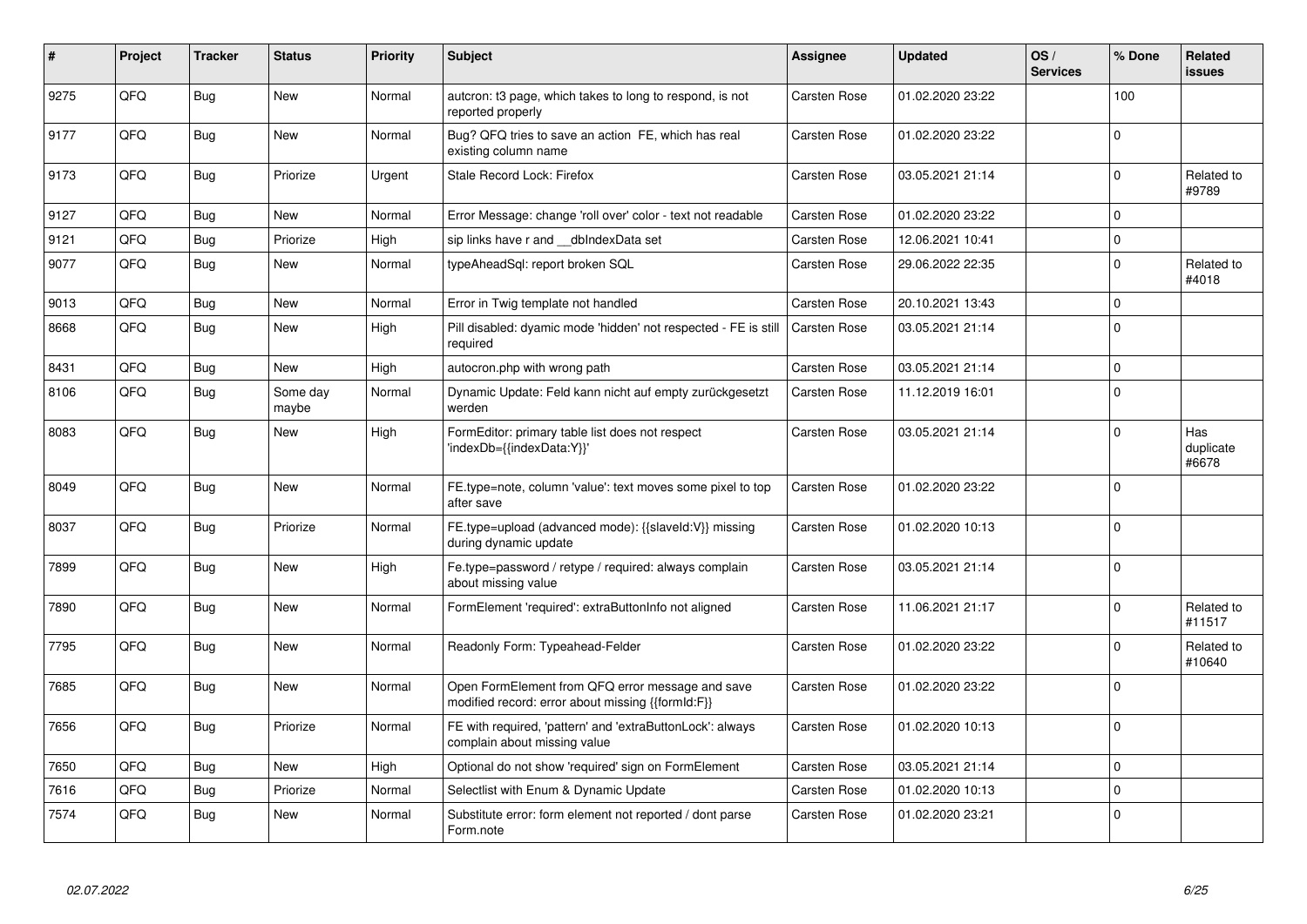| #    | Project | <b>Tracker</b> | <b>Status</b>     | <b>Priority</b> | <b>Subject</b>                                                                                                   | Assignee            | <b>Updated</b>   | OS/<br><b>Services</b> | % Done         | Related<br><b>issues</b> |
|------|---------|----------------|-------------------|-----------------|------------------------------------------------------------------------------------------------------------------|---------------------|------------------|------------------------|----------------|--------------------------|
| 7547 | QFQ     | Bug            | New               | Normal          | Error Message in afterSave: wrong parameter column<br>reported                                                   | Carsten Rose        | 01.02.2020 23:22 |                        | $\Omega$       |                          |
| 7524 | QFQ     | Bug            | New               | Normal          | QFQ throws a 'General Error' if 'fileadmin/protected/log/' is<br>not writeable                                   | <b>Carsten Rose</b> | 01.02.2020 23:22 |                        | $\overline{0}$ |                          |
| 7513 | QFQ     | <b>Bug</b>     | New               | Normal          | Radios not correct aligned                                                                                       | <b>Carsten Rose</b> | 01.02.2020 23:22 |                        | $\Omega$       |                          |
| 7512 | QFQ     | <b>Bug</b>     | New               | Normal          | FE: inputType=number >> 'pattern' is not respected                                                               | Carsten Rose        | 01.02.2020 23:22 |                        | $\Omega$       |                          |
| 7456 | QFQ     | Bug            | Some day<br>maybe | Low             | Todos in Code: solve or make ticket                                                                              | Carsten Rose        | 16.09.2021 15:10 |                        | $\Omega$       |                          |
| 7261 | QFQ     | <b>Bug</b>     | New               | Normal          | Report pathFilename for user without path, only the filename                                                     | <b>Carsten Rose</b> | 01.02.2020 23:21 |                        | $\Omega$       |                          |
| 7219 | QFQ     | <b>Bug</b>     | New               | Normal          | typeSheadSql / typeAheadSqlPrefetch: change to curly<br>braces                                                   | Carsten Rose        | 01.02.2020 23:21 |                        | $\Omega$       |                          |
| 7014 | QFQ     | Bug            | New               | Normal          | Sending invalid emails succeeds when<br>debug.redirectAllMailTo is set                                           | Carsten Rose        | 01.02.2020 23:21 |                        | $\overline{0}$ |                          |
| 7002 | QFQ     | Bug            | New               | Normal          | Dynamic Update: row does not disappear / appear                                                                  | Carsten Rose        | 01.02.2020 23:22 |                        | $\Omega$       |                          |
| 6912 | QFQ     | <b>Bug</b>     | New               | Normal          | error Message Var 'deadline' already set in SIP - in Form<br>with FE.value={{deadline:R:::{{deadlinePeriod:Y}}}} | <b>Carsten Rose</b> | 01.02.2020 23:21 |                        | $\Omega$       |                          |
| 6677 | QFQ     | Bug            | New               | Normal          | Error message FE Action Element: no/wrong FE reference<br>who cause the problem.                                 | Carsten Rose        | 01.02.2020 23:21 |                        | $\Omega$       |                          |
| 6574 | QFQ     | Bug            | Priorize          | Normal          | gfg.log: Fehlermeldung wurde angezeigt, aber nicht geloggt                                                       | <b>Carsten Rose</b> | 01.02.2020 10:13 |                        | $\Omega$       |                          |
| 6483 | QFQ     | Bug            | New               | Normal          | R Store funktioniert nicht bei 'Report Notation' im FE                                                           | Carsten Rose        | 01.02.2020 23:21 |                        | $\Omega$       |                          |
| 6462 | QFQ     | Bug            | New               | Normal          | File Upload: Nutzlose Fehlermeldung wenn Datei zu gross                                                          | Carsten Rose        | 01.02.2020 23:21 |                        | $\Omega$       | Related to<br>#6139      |
| 6116 | QFQ     | Bug            | Priorize          | High            | value of checkbox not saved                                                                                      | <b>Carsten Rose</b> | 07.12.2021 17:19 |                        | $\mathbf 0$    |                          |
| 5991 | QFQ     | Bug            | Some day<br>maybe | Normal          | URLs with 'I' or long parameter are problematic                                                                  | <b>Carsten Rose</b> | 01.02.2020 23:19 |                        | $\Omega$       |                          |
| 5768 | QFQ     | Bug            | Some day<br>maybe | Normal          | {{pageLanguage:T}}' missing if QFQ is called via api                                                             | Carsten Rose        | 01.02.2020 23:19 |                        | $\Omega$       |                          |
| 5706 | QFQ     | <b>Bug</b>     | Some day<br>maybe | Normal          | upload: fileDestination needs to be sanatized                                                                    | <b>Carsten Rose</b> | 01.02.2020 23:19 |                        | $\Omega$       |                          |
| 5576 | QFQ     | Bug            | New               | Normal          | Using MySQL 'DROP' requires privilege - wich is not really<br>necessary.                                         | <b>Carsten Rose</b> | 01.02.2020 23:21 |                        | $\Omega$       |                          |
| 5559 | QFQ     | <b>Bug</b>     | New               | Normal          | FE.type = Upload: 'accept' might contain variables                                                               | <b>Carsten Rose</b> | 11.05.2020 21:23 |                        | $\Omega$       |                          |
| 5557 | QFQ     | <b>Bug</b>     | Some day<br>maybe | Normal          | Form load: STORE_RECORD filled, but should be empty                                                              | Carsten Rose        | 01.02.2020 23:19 |                        | $\overline{0}$ |                          |
| 5459 | QFQ     | Bug            | New               | High            | Multi DB: spread system tables between 'QFQ' and<br>'Data'-DB                                                    | Carsten Rose        | 03.05.2021 21:14 |                        | $\Omega$       | Related to<br>#4720      |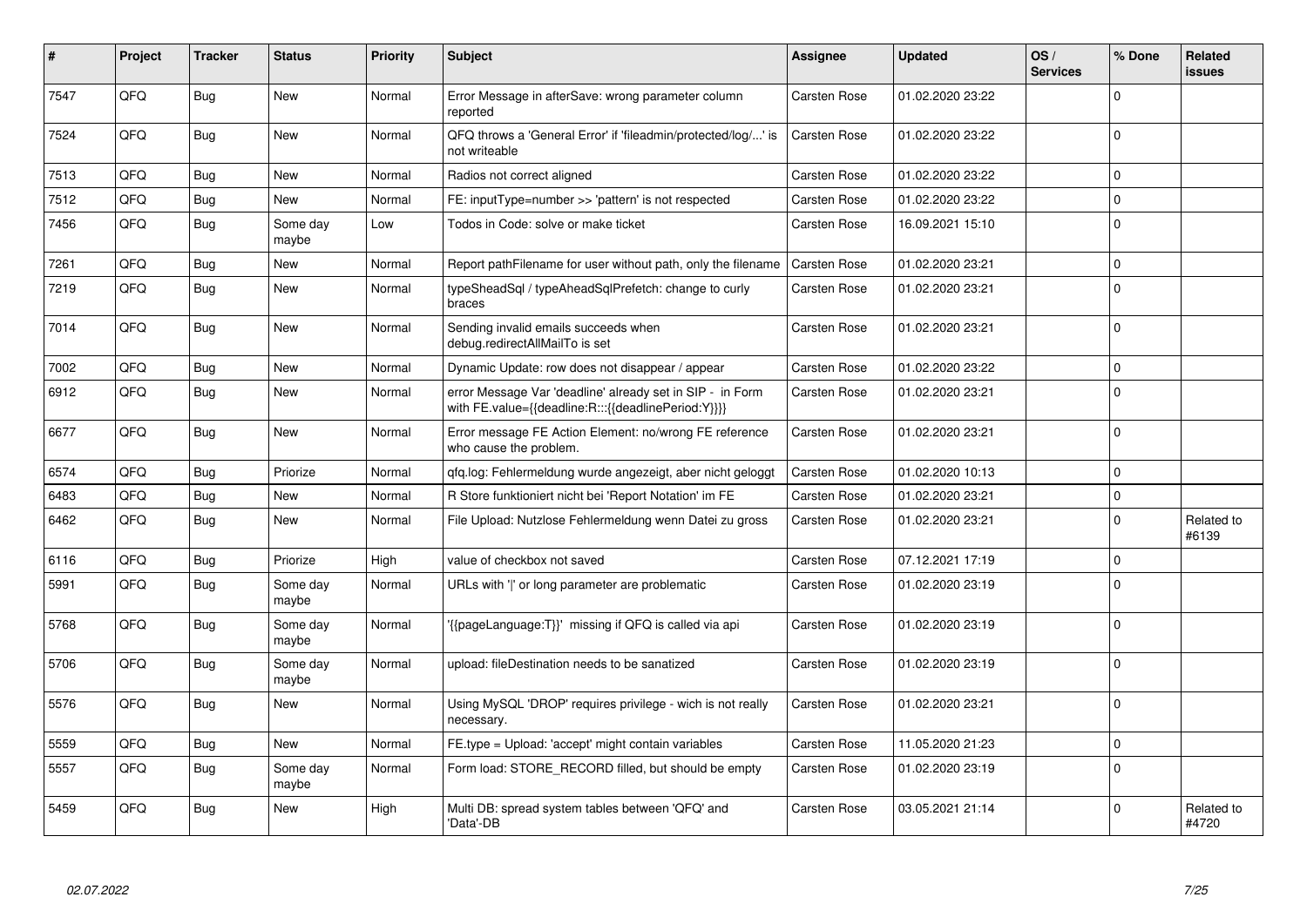| #    | Project | <b>Tracker</b> | <b>Status</b>     | <b>Priority</b> | <b>Subject</b>                                                                                                                 | Assignee            | <b>Updated</b>   | OS/<br><b>Services</b> | % Done      | <b>Related</b><br><b>issues</b>                |
|------|---------|----------------|-------------------|-----------------|--------------------------------------------------------------------------------------------------------------------------------|---------------------|------------------|------------------------|-------------|------------------------------------------------|
| 5305 | QFQ     | <b>Bug</b>     | New               | Normal          | Upload FormElement: nicht disabled by readonly Form                                                                            | Carsten Rose        | 16.06.2021 13:43 |                        | $\Omega$    | Related to<br>#9347,<br>Related to<br>#9834    |
| 5221 | QFQ     | <b>Bug</b>     | New               | High            | Download Dialog: Bleibt stehen in FF wenn Datei<br>automatisch gespeichert wird.                                               | <b>Carsten Rose</b> | 03.05.2021 21:14 |                        | $\Omega$    |                                                |
| 5021 | QFQ     | <b>Bug</b>     | Some day<br>maybe | Normal          | FE.typ=extra - during save displays error 'datum2' already<br>filled in STORE SIP - the value is stored nevertheless           | <b>Carsten Rose</b> | 01.02.2020 23:19 |                        | $\mathbf 0$ | Related to<br>#3875                            |
| 4771 | QFQ     | <b>Bug</b>     | Some day<br>maybe | Normal          | qfq: select-down-values empty after save (edit-form for<br>program administrators)                                             | Carsten Rose        | 01.02.2020 23:20 |                        | $\Omega$    | Related to<br>#4549, Has<br>duplicate<br>#4282 |
| 4756 | QFQ     | <b>Bug</b>     | <b>New</b>        | Normal          | Form dirty even nothing changes                                                                                                | <b>Carsten Rose</b> | 11.12.2019 16:16 |                        | $\mathbf 0$ |                                                |
| 4659 | QFQ     | <b>Bug</b>     | Some day<br>maybe | Normal          | infoButtonExtra                                                                                                                | Carsten Rose        | 01.02.2020 23:20 |                        | $\mathbf 0$ |                                                |
| 4651 | QFQ     | <b>Bug</b>     | Some day<br>maybe | Normal          | "Loading document" Modal wird angezeigt bei uzhcd type=2<br>Ansicht                                                            | Carsten Rose        | 01.02.2020 23:20 |                        | $\mathbf 0$ |                                                |
| 4583 | QFQ     | <b>Bug</b>     | Some day<br>maybe | Normal          | Dynamic Update bei TypeAhead Feldern                                                                                           | Carsten Rose        | 01.02.2020 23:19 |                        | $\mathbf 0$ |                                                |
| 4549 | QFQ     | <b>Bug</b>     | Some day<br>maybe | Normal          | TemplateGroups: FE.type SELECT loose selected value<br>after save                                                              | Carsten Rose        | 01.02.2020 23:20 |                        | $\mathbf 0$ | Related to<br>#4548,<br>Related to<br>#4771    |
| 4528 | QFQ     | <b>Bug</b>     | Some day<br>maybe | Normal          | extraButtonLock mit SQLAhead Bug                                                                                               | Carsten Rose        | 01.02.2020 23:19 |                        | $\mathbf 0$ |                                                |
| 4328 | QFQ     | <b>Bug</b>     | Some day<br>maybe | Normal          | Error Message: Show FE name/number on problems in FE                                                                           | Carsten Rose        | 01.02.2020 23:20 |                        | $\mathbf 0$ |                                                |
| 4293 | QFQ     | <b>Bug</b>     | Some day<br>maybe | Normal          | Download broken if token 'd:' is missing - but no error<br>message                                                             | Carsten Rose        | 11.12.2019 16:03 |                        | $\mathbf 0$ | Related to<br>#7514                            |
| 4279 | QFQ     | <b>Bug</b>     | Some day<br>maybe | High            | config.linkVars lost                                                                                                           | Carsten Rose        | 03.05.2021 21:14 |                        | $\mathbf 0$ |                                                |
| 4092 | QFQ     | <b>Bug</b>     | Some day<br>maybe | Normal          | 1) Logging verbessern wann welches FE warum ausgefuehrt   Carsten Rose<br>wird, 2) Documentation: Best Practice Template Group |                     | 01.02.2020 23:19 |                        | $\mathbf 0$ | Related to<br>#3504                            |
| 4008 | QFQ     | <b>Bug</b>     | Some day<br>maybe | Normal          | FormElemen.type=sendmail: wrong 'TO' if 'real<br>name <rea@mail.to>' is used</rea@mail.to>                                     | <b>Carsten Rose</b> | 11.12.2019 16:03 |                        | $\mathbf 0$ |                                                |
| 3895 | QFG     | <b>Bug</b>     | Some day<br>maybe | Normal          | typeahead pedantic: on lehrkredit Idap webpass - if only one<br>person is in dropdown, such person can't be selected           | Carsten Rose        | 11.12.2019 16:03 |                        | $\mathbf 0$ |                                                |
| 3882 | QFQ     | <b>Bug</b>     | Some day<br>maybe | Normal          | templateGroup: disable 'add' if limit is reached - funktioniert<br>nicht wenn bereits records existierten                      | <b>Carsten Rose</b> | 11.12.2019 16:03 |                        | $\mathbf 0$ |                                                |
| 3811 | QFQ     | <b>Bug</b>     | Some day<br>maybe | Normal          | Dynamic Update: extraButtonInfo - Text aktualisieren                                                                           | Carsten Rose        | 11.12.2019 16:03 |                        | $\mathbf 0$ | Related to<br>#11517                           |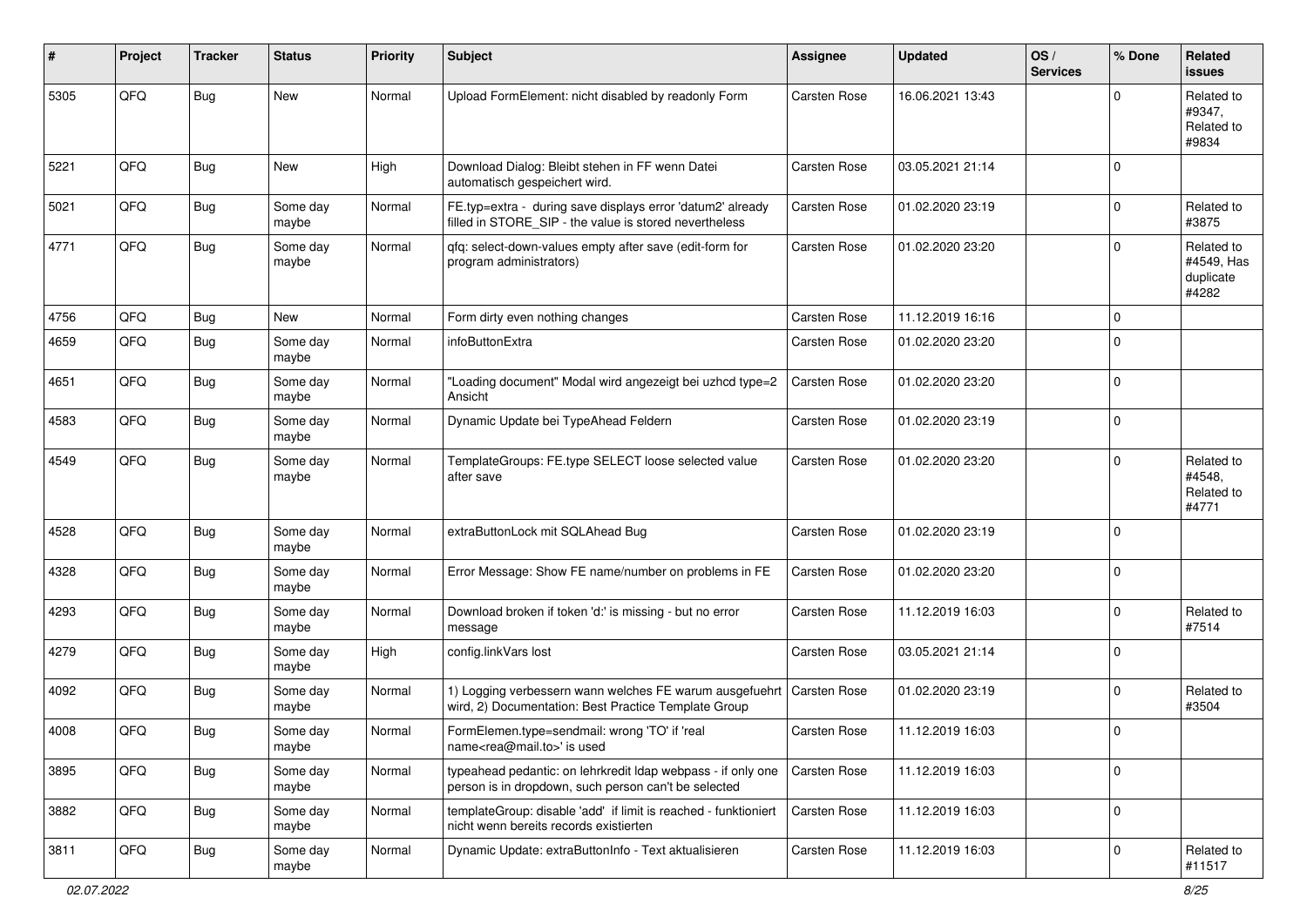| ∦     | <b>Project</b> | Tracker    | <b>Status</b>     | <b>Priority</b> | <b>Subject</b>                                                                                                                | Assignee        | <b>Updated</b>   | OS/<br><b>Services</b> | % Done      | Related<br>issues                            |
|-------|----------------|------------|-------------------|-----------------|-------------------------------------------------------------------------------------------------------------------------------|-----------------|------------------|------------------------|-------------|----------------------------------------------|
| 3782  | QFQ            | Bug        | Priorize          | Normal          | Bei fehlerhafter Eingabe (z.B. Datum) sollte das erwartete<br>Format angezeigt werden                                         | Carsten Rose    | 01.02.2020 10:13 |                        | $\Omega$    |                                              |
| 3750  | QFQ            | <b>Bug</b> | Some day<br>maybe | Normal          | FE in a row: if one violates check, all are red                                                                               | Carsten Rose    | 11.12.2019 16:03 |                        | $\Omega$    |                                              |
| 3682  | QFQ            | <b>Bug</b> | Some day<br>maybe | Normal          | Dynamic update: Radio buttons                                                                                                 | Carsten Rose    | 11.12.2019 16:02 |                        | $\Omega$    |                                              |
| 3588  | QFQ            | Bug        | Some day<br>maybe | Normal          | templateGroup: versteckte Elemente werden weiterhin<br>gespeichert.                                                           | Carsten Rose    | 11.12.2019 16:02 |                        | $\mathbf 0$ |                                              |
| 3570  | QFQ            | <b>Bug</b> | Some day<br>maybe | High            | Formular mit prmitnew   permitEdit=Always wird nicht<br>aufgerufen (ist leer)                                                 | Carsten Rose    | 03.05.2021 21:14 |                        | $\Omega$    |                                              |
| 3547  | QFQ            | <b>Bug</b> | New               | Normal          | FE of type 'note' causes writing of empty fields.                                                                             | Carsten Rose    | 01.02.2020 23:21 |                        | $\mathbf 0$ |                                              |
| 3349  | QFQ            | Bug        | Some day<br>maybe | Normal          | config.qfq.ini: a) vertraegt keine '=' im Value (z.B. Passwort),<br>b) Values sollten in ticks einschliessbar sein (spaces, ) | Carsten Rose    | 11.12.2019 16:02 |                        | $\Omega$    |                                              |
| 3130  | QFQ            | <b>Bug</b> | Some day<br>maybe | Normal          | Debug Info's nicht korrekt nach 'New > Save'.                                                                                 | Carsten Rose    | 11.12.2019 16:03 |                        | $\Omega$    | Related to<br>#3253                          |
| 3109  | QFQ            | <b>Bug</b> | Some day<br>maybe | High            | RealUrl: Links werden nicht korrekt gerendert                                                                                 | Carsten Rose    | 03.05.2021 21:14 |                        | $\Omega$    |                                              |
| 3061  | QFQ            | Bug        | Some day<br>maybe | High            | winstitute: mysql connection durcheinander - nmhp17<br>(ag7)/QFQ arbeitet mit DB/Tabellen von biostat.                        | Carsten Rose    | 03.05.2021 21:14 |                        | $\mathbf 0$ |                                              |
| 2643  | QFQ            | Bug        | Some day<br>maybe | Normal          | Zend / PHP Webinars anschauen                                                                                                 | Carsten Rose    | 01.02.2020 15:56 |                        | $\Omega$    |                                              |
| 11347 | QFQ            | Bug        | Feedback          | Normal          | If Bedingungen funktionieren nicht korrekt                                                                                    | Christoph Fuchs | 21.03.2021 20:37 |                        | $\Omega$    |                                              |
| 3613  | QFQ            | Bug        | Some day<br>maybe | Normal          | note /note unchecked -> note div (col-md) wird weiterhin<br>gerendert                                                         | Elias Villiger  | 01.02.2020 23:19 |                        | 100         |                                              |
| 14377 | QFQ            | Bug        | <b>New</b>        | Normal          | Documentation > General Tips: white page after migration                                                                      | Enis Nuredini   | 19.06.2022 16:37 |                        | $\Omega$    |                                              |
| 14322 | QFQ            | Bug        | New               | Normal          | Form Load: by default no scroll (save & close should be<br>visible)                                                           | Enis Nuredini   | 15.06.2022 14:12 |                        | $\Omega$    | Related to<br>#14321,<br>Related to<br>#6232 |
| 14303 | QFQ            | <b>Bug</b> | ToDo              | Normal          | datetime broken with picker                                                                                                   | Enis Nuredini   | 17.06.2022 09:02 |                        | $\mathbf 0$ | Related to<br>#12630                         |
| 14245 | QFQ            | Bug        | New               | Normal          | Form Save Btn bleibt disabled wenn Datumsfeld über<br>Datepicker geändert                                                     | Enis Nuredini   | 27.05.2022 13:45 |                        | $\Omega$    | Related to<br>#13689                         |
| 13943 | QFQ            | Bug        | Priorize          | Normal          | unable to find formgroup                                                                                                      | Enis Nuredini   | 28.05.2022 11:03 |                        | $\Omega$    |                                              |
| 13899 | QFQ            | <b>Bug</b> | ToDo              | Normal          | Selenium: zum laufen bringen                                                                                                  | Enis Nuredini   | 25.03.2022 10:24 |                        | $\Omega$    |                                              |
| 13767 | QFQ            | <b>Bug</b> | Feedback          | Normal          | date/time-picker: required shows up/down button orange                                                                        | Enis Nuredini   | 16.05.2022 23:16 |                        | $\Omega$    |                                              |
| 13716 | QFQ            | Bug        | <b>New</b>        | High            | Firefox ask to store username/password                                                                                        | Enis Nuredini   | 30.05.2022 09:31 |                        | $\Omega$    | Related to<br>#13827                         |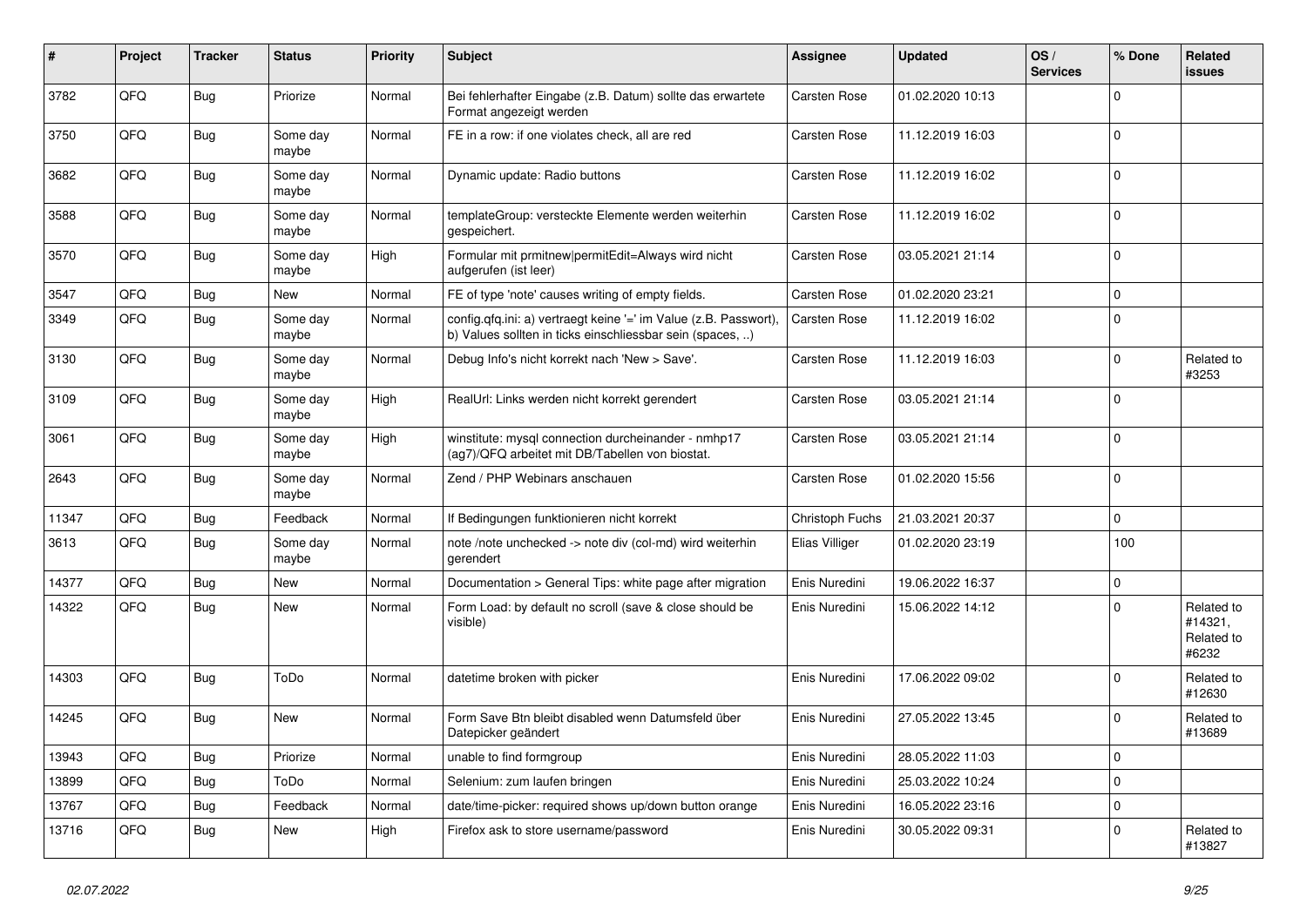| ∦     | Project | <b>Tracker</b> | <b>Status</b>     | <b>Priority</b> | <b>Subject</b>                                                           | <b>Assignee</b>   | <b>Updated</b>   | OS/<br><b>Services</b> | % Done      | Related<br><b>issues</b>                         |
|-------|---------|----------------|-------------------|-----------------|--------------------------------------------------------------------------|-------------------|------------------|------------------------|-------------|--------------------------------------------------|
| 13689 | QFQ     | Bug            | New               | Normal          | Enter auf Eingabefeld mit ungültigem Wert führt zu blurry<br>Seite       | Enis Nuredini     | 28.05.2022 10:53 |                        | $\Omega$    | Related to<br>#14245, Has<br>duplicate<br>#11891 |
| 12989 | QFQ     | Bug            | <b>New</b>        | Normal          | empty string does not trigger dynamic update                             | Enis Nuredini     | 28.05.2022 11:09 |                        | $\Omega$    |                                                  |
| 12066 | QFQ     | <b>Bug</b>     | <b>New</b>        | High            | enterAsSubmit: Forward wird nicht ausgeführt                             | Enis Nuredini     | 29.05.2022 09:23 |                        | $\mathbf 0$ |                                                  |
| 11630 | QFQ     | Bug            | Feedback          | High            | Bitte check ob CALL() in 20.11.0 noch so funktioniert wie in<br>20.4.1   | Enis Nuredini     | 28.05.2022 13:45 |                        | $\Omega$    | Related to<br>#11325                             |
| 8891  | QFQ     | Bug            | <b>New</b>        | High            | formSubmitLog: do not log passwords                                      | Enis Nuredini     | 25.03.2022 09:06 |                        | $\mathbf 0$ |                                                  |
| 12508 | QFQ     | Bug            | In Progress       | High            | gfg Form: sendMail                                                       | Karin Niffeler    | 19.03.2022 17:48 |                        | $\mathbf 0$ |                                                  |
| 8316  | QFQ     | Bug            | Feedback          | Normal          | Documentation/Behaviour for Nested Queries and<br>Record-Store confusing | Nicola Chiapolini | 20.11.2019 09:14 |                        | $\Omega$    |                                                  |
| 12156 | QFQ     | Feature        | <b>New</b>        | Normal          | Form: Optional disable 'leave page'                                      |                   | 03.05.2021 20:45 |                        | $\mathbf 0$ |                                                  |
| 12135 | QFQ     | Feature        | <b>New</b>        | Normal          | Subrecord: Notiz                                                         |                   | 24.04.2021 16:58 |                        | $\mathbf 0$ |                                                  |
| 12039 | QFQ     | Feature        | <b>New</b>        | Normal          | Missing htmlSpecialChar() in pre processing on form submit               |                   | 18.02.2021 00:09 |                        | $\mathbf 0$ | Related to<br>#14320                             |
| 12038 | QFQ     | Feature        | <b>New</b>        | Normal          | a) STORE_VAR: filenameOnlyStripUniq, b) SP:<br>QSTRIPUNIQ()              |                   | 17.02.2021 23:55 |                        | 0           |                                                  |
| 11850 | QFQ     | Feature        | New               | Urgent          | Wizard Form: basierend auf einer Tabelle eine Form<br>anlegen.           |                   | 03.05.2021 21:12 |                        | $\Omega$    | Blocked by<br>#8082                              |
| 11716 | QFQ     | Feature        | New               | Normal          | Form an beliebiger Stelle im Report anzeigen                             |                   | 09.12.2020 09:47 |                        | $\mathbf 0$ |                                                  |
| 11535 | QFQ     | Feature        | <b>New</b>        | Normal          | Ability to create SQL columns in frontend QFQ forms                      |                   | 17.11.2020 12:11 |                        | $\Omega$    |                                                  |
| 11534 | QFQ     | Feature        | New               | Normal          | Report: Action on selected rows - Table batchprocessing<br>feature       |                   | 18.11.2020 08:15 |                        | $\mathbf 0$ |                                                  |
| 10874 | QFQ     | Feature        | <b>New</b>        | Normal          | Erstellen eines Foreign Keys in der Tabelle "FormElement"                |                   | 13.07.2020 10:11 |                        | $\mathbf 0$ |                                                  |
| 10763 | QFQ     | Feature        | New               | Normal          | form accessed and submitted despite logout?                              |                   | 16.06.2020 11:43 |                        | $\mathbf 0$ |                                                  |
| 10738 | QFQ     | Feature        | Some day<br>maybe | Normal          | CORS headers for external API requests                                   |                   | 10.06.2020 14:00 |                        | $\mathbf 0$ |                                                  |
| 10384 | QFQ     | Feature        | New               | Normal          | Parameter Exchange QFQ Instances                                         |                   | 07.05.2020 09:38 |                        | 0           |                                                  |
| 10345 | QFQ     | Feature        | <b>New</b>        | Normal          | Templates - Patterns QFQ Style                                           |                   | 03.05.2021 21:01 |                        | $\Omega$    | Related to<br>#10713                             |
| 10114 | QFQ     | Feature        | New               | High            | Symbol (Link): 'G:' (Glyphicon) replaced by 'i:' (icon)                  |                   | 07.12.2021 17:19 |                        | 0           | Related to<br>#3797,<br>Related to<br>#4194      |
| 9853  | QFQ     | Feature        | New               | Normal          | Check das SQL / QFQ / Mail Logfile geschrieben wird                      |                   | 09.01.2020 11:15 |                        | 0           |                                                  |
| 8056  | QFQ     | Feature        | Some day<br>maybe | Normal          | Termin Organisation (Reservation)                                        |                   | 01.02.2020 23:19 |                        | $\mathbf 0$ | Related to<br>#8658                              |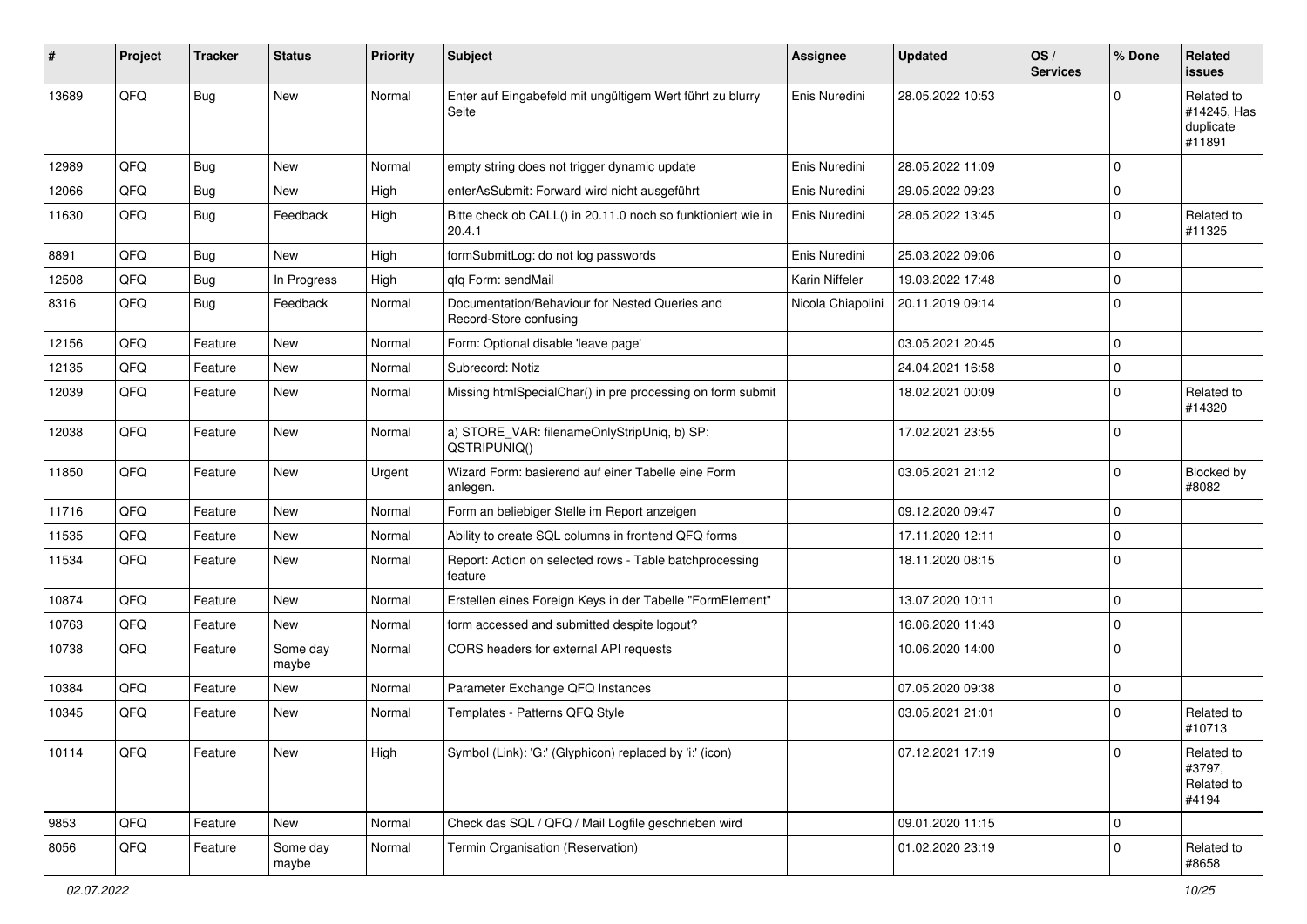| $\vert$ # | Project | <b>Tracker</b> | <b>Status</b>     | <b>Priority</b> | <b>Subject</b>                                                                   | Assignee | <b>Updated</b>   | OS/<br><b>Services</b> | % Done      | Related<br><b>issues</b> |
|-----------|---------|----------------|-------------------|-----------------|----------------------------------------------------------------------------------|----------|------------------|------------------------|-------------|--------------------------|
| 7921      | QFQ     | Feature        | Some day<br>maybe | Normal          | Rest API Export: URL kuerzer machen                                              |          | 01.02.2020 23:19 |                        | $\Omega$    |                          |
| 7278      | QFQ     | Feature        | Some day<br>maybe | Normal          | Form: Wert vordefinieren der immer gesetzt wird                                  |          | 02.05.2021 09:27 |                        | $\Omega$    |                          |
| 7229      | QFQ     | Feature        | Some day<br>maybe | Normal          | New FormElement.type: Button                                                     |          | 01.02.2021 12:32 |                        | $\Omega$    |                          |
| 7108      | QFQ     | Feature        | Some day<br>maybe | Normal          | QFQ Wrap Elements                                                                |          | 11.12.2019 16:01 |                        | $\Omega$    |                          |
| 7106      | QFQ     | Feature        | Some day<br>maybe | Normal          | Beispiel Nummerierung von Rows in Report                                         |          | 11.12.2019 16:01 |                        | $\Omega$    |                          |
| 7105      | QFQ     | Feature        | Some day<br>maybe | Normal          | Beispiel wie man in einer zweiten Tabelle speichert.                             |          | 11.12.2019 16:01 |                        | $\Omega$    |                          |
| 7104      | QFQ     | Feature        | Some day<br>maybe | Normal          | Manual: hint about escaping if '\r' appears in mail body                         |          | 11.12.2019 16:01 |                        | $\Omega$    |                          |
| 7100      | QFQ     | Feature        | Some day<br>maybe | Normal          | Download: log access, max downloads, time limit                                  |          | 01.02.2020 23:19 |                        | $\Omega$    |                          |
| 6992      | QFQ     | Feature        | Some day<br>maybe | Normal          | DB exception: Syntax Highlight                                                   |          | 11.12.2019 16:01 |                        | $\Omega$    | Related to<br>#5450      |
| 6704      | QFQ     | Feature        | Some day<br>maybe | Normal          | Upload Mode: Bilder in Notizen rechts sollen aktuellen<br>Upload repräsentieren. |          | 01.02.2020 23:19 |                        | $\Omega$    | Related to<br>#3264      |
| 6515      | QFQ     | Feature        | Some day<br>maybe | Normal          | Formular: Felder dynamisch ein/ausblenden                                        |          | 11.12.2019 16:02 |                        | $\mathbf 0$ |                          |
| 6299      | QFQ     | Feature        | Some day<br>maybe | Normal          | Attack detection: log table with invalid SIP access                              |          | 11.12.2019 16:02 |                        | $\Omega$    | Related to<br>#3947      |
| 6288      | QFQ     | Feature        | Some day<br>maybe | Normal          | Best Practice: Erklaeren wie man ein Formular ganz in<br>'weiss' erstellen kann  |          | 11.12.2019 16:02 |                        | $\Omega$    |                          |
| 6084      | QFQ     | Feature        | Some day<br>maybe | Normal          | New escape type: 'D' - convert date                                              |          | 01.02.2020 23:19 |                        | $\Omega$    |                          |
| 6083      | QFQ     | Feature        | Some day<br>maybe | Normal          | Dynamic Update: Value Check via SQL                                              |          | 11.12.2019 16:02 |                        | $\Omega$    |                          |
| 5923      | QFQ     | Feature        | Some day<br>maybe | Normal          | fillStoreSystemBySqlLate                                                         |          | 01.02.2020 23:19 |                        | $\Omega$    |                          |
| 5895      | QFQ     | Feature        | Some day<br>maybe | Normal          | Tutorial: List of all QFQ Features                                               |          | 01.02.2020 23:19 |                        | $\Omega$    |                          |
| 5893      | QFQ     | Feature        | Some day<br>maybe | Normal          | Edit on double-click                                                             |          | 01.02.2020 23:19 |                        | $\Omega$    | Related to<br>#5894      |
| 5892      | QFQ     | Feature        | Some day<br>maybe | Normal          | QFQ should use T3 API to manipulate FE GROUP<br>membership                       |          | 01.02.2020 23:20 |                        | $\Omega$    |                          |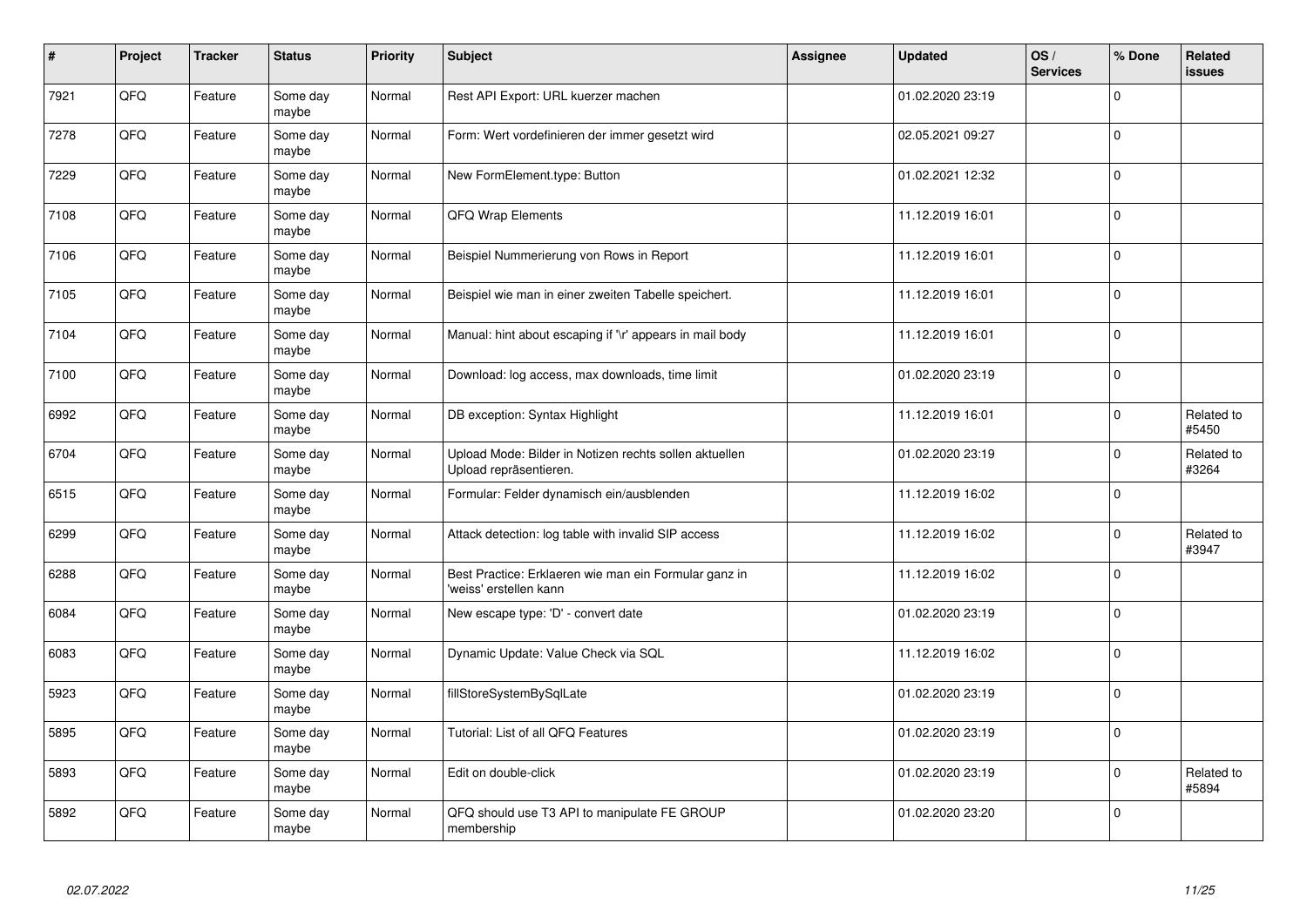| $\pmb{\sharp}$ | <b>Project</b> | <b>Tracker</b> | <b>Status</b>     | <b>Priority</b> | <b>Subject</b>                                                                                                                                                | Assignee | <b>Updated</b>   | OS/<br><b>Services</b> | % Done   | Related<br>issues    |
|----------------|----------------|----------------|-------------------|-----------------|---------------------------------------------------------------------------------------------------------------------------------------------------------------|----------|------------------|------------------------|----------|----------------------|
| 5851           | QFQ            | Feature        | Some day<br>maybe | Normal          | Queue System implementieren: MQTT, RabbitMQ                                                                                                                   |          | 01.02.2020 23:20 |                        | $\Omega$ | Related to<br>#5715  |
| 5850           | QFQ            | Feature        | Some day<br>maybe | Normal          | Deployment: In QFQ Doc best practice fuer zeitgemaesses<br>Deployment beschreiben                                                                             |          | 01.02.2020 23:20 |                        | $\Omega$ |                      |
| 5805           | QFQ            | Feature        | Some day<br>maybe | Normal          | TypeAHead SQL value instead of key stored                                                                                                                     |          | 01.02.2020 23:19 |                        | $\Omega$ | Related to<br>#5444  |
| 5783           | QFQ            | Feature        | Some day<br>maybe | Normal          | <b>BPMN View/Edit</b>                                                                                                                                         |          | 11.12.2019 16:02 |                        | $\Omega$ |                      |
| 5455           | QFQ            | Feature        | Some day<br>maybe | Normal          | Mail Redirects grld abhaengig                                                                                                                                 |          | 01.02.2020 23:20 |                        | $\Omega$ |                      |
| 5452           | QFQ            | Feature        | Some day<br>maybe | Normal          | Thumbnails from PDF: bad quality                                                                                                                              |          | 01.02.2020 23:20 |                        | $\Omega$ |                      |
| 5342           | QFQ            | Feature        | Some day<br>maybe | Normal          | link - with HTML Attributes                                                                                                                                   |          | 01.02.2020 23:20 |                        | $\Omega$ | Related to<br>#14077 |
| 5160           | QFQ            | Feature        | Some day<br>maybe | Normal          | QFQ collaborative / together.js, ShareJS, y-js, collaborative,                                                                                                |          | 11.12.2019 16:02 |                        | $\Omega$ |                      |
| 5129           | QFQ            | Feature        | Some day<br>maybe | Normal          | Reports: SQL fuer x Achse und y Achse                                                                                                                         |          | 11.12.2019 16:02 |                        | $\Omega$ |                      |
| 4974           | QFQ            | Feature        | Some day<br>maybe | Normal          | Long polling - inform all listening clients of changes                                                                                                        |          | 11.12.2019 16:02 |                        | $\Omega$ |                      |
| 4816           | QFQ            | Feature        | Some day<br>maybe | Normal          | Templates for QFQ Reports (Tables, Radios, )                                                                                                                  |          | 01.02.2020 23:20 |                        | $\Omega$ |                      |
| 4719           | QFQ            | Feature        | Some day<br>maybe | Normal          | Custom Message in Client in case of 'Browser tab close,<br>modification will be lost'                                                                         |          | 01.02.2020 23:20 |                        | $\Omega$ |                      |
| 4640           | QFQ            | Feature        | Some day<br>maybe | Normal          | Rename System Forms                                                                                                                                           |          | 01.02.2020 23:20 |                        | $\Omega$ |                      |
| 4627           | QFQ            | Feature        | Some day<br>maybe | Normal          | dbupdate: all tables - check 'create', 'modified' if it is possible<br>to change to default 'CURRENT_TIMESTAMP' and modified<br>'ON UPDATE CURRENT_TIMESTAMP' |          | 01.02.2020 23:20 |                        | $\Omega$ |                      |
| 4626           | QFQ            | Feature        | Some day<br>maybe | Normal          | Mobile View: 'classBody=qfq-form-right' makes no sense                                                                                                        |          | 01.02.2020 23:20 |                        | $\Omega$ |                      |
| 4551           | QFQ            | Feature        | Some day<br>maybe | Normal          | Set 'pills' via dynamicUpdate to show/hide/disabled                                                                                                           |          | 01.02.2020 23:20 |                        | 0        | Related to<br>#3752  |
| 4536           | QFQ            | Feature        | Some day<br>maybe | Normal          | FE upload: problem with delete if mutliple uploads an<br>FE.name="                                                                                            |          | 01.02.2020 23:20 |                        | $\Omega$ |                      |
| 4446           | QFQ            | Feature        | Some day<br>maybe | Normal          | New FE get same feldContainerId as last modifed FE                                                                                                            |          | 01.02.2020 23:20 |                        | $\Omega$ |                      |
| 4445           | QFQ            | Feature        | Some day<br>maybe | Normal          | template group: Option to simulate fieldset                                                                                                                   |          | 28.06.2021 14:11 |                        | $\Omega$ |                      |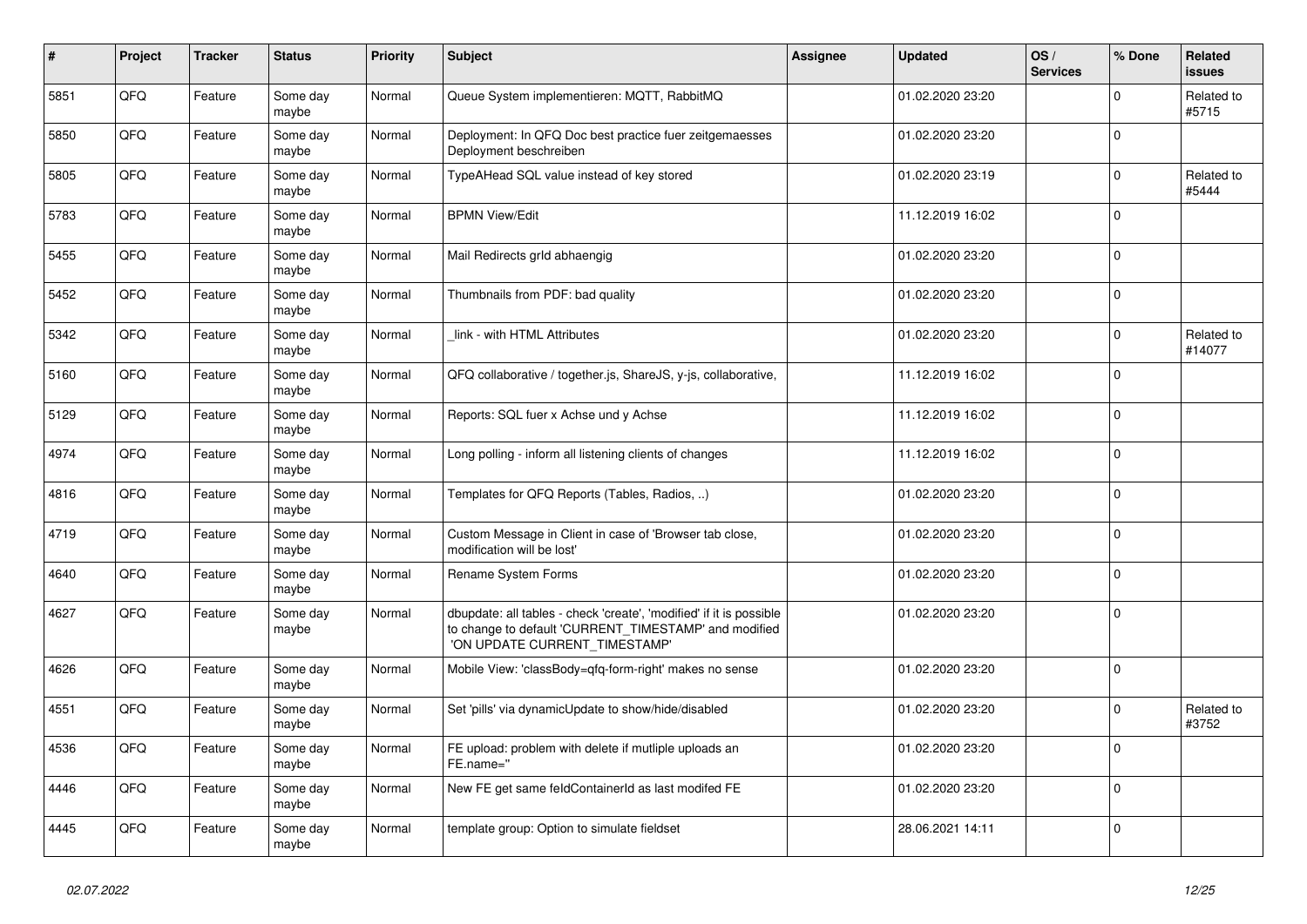| #    | Project | <b>Tracker</b> | <b>Status</b>     | <b>Priority</b> | <b>Subject</b>                                                                                                                                           | <b>Assignee</b> | <b>Updated</b>   | OS/<br><b>Services</b> | % Done         | Related<br><b>issues</b>                    |
|------|---------|----------------|-------------------|-----------------|----------------------------------------------------------------------------------------------------------------------------------------------------------|-----------------|------------------|------------------------|----------------|---------------------------------------------|
| 4444 | QFQ     | Feature        | Some day<br>maybe | Normal          | FE.type=upload: detect mime type                                                                                                                         |                 | 11.12.2019 16:02 |                        | $\Omega$       | Related to<br>#4303                         |
| 4443 | QFQ     | Feature        | Some day<br>maybe | Normal          | Form: multiple secondary tables                                                                                                                          |                 | 01.02.2020 23:20 |                        | $\overline{0}$ |                                             |
| 4442 | QFQ     | Feature        | Some day<br>maybe | Normal          | Special Column Name: _link - new symbol G (Glyph) to<br>choose any available symbol                                                                      |                 | 11.12.2019 16:02 |                        | $\mathbf 0$    |                                             |
| 4440 | QFQ     | Feature        | Some day<br>maybe | Normal          | Manual.rst: explain how to. expand PHP Session to 4h                                                                                                     |                 | 11.12.2019 16:02 |                        | $\mathbf 0$    |                                             |
| 4439 | QFQ     | Feature        | Some day<br>maybe | Normal          | Log: report all actions fired by an FE Element, incl. the<br>original directive (slaveld, sqlInsert, )                                                   |                 | 01.02.2020 23:20 |                        | $\mathbf 0$    | Related to<br>#4432,<br>Related to<br>#5458 |
| 4435 | QFQ     | Feature        | Some day<br>maybe | Normal          | Report: striptags - specify allowed tags                                                                                                                 |                 | 01.02.2020 23:20 |                        | $\Omega$       |                                             |
| 4433 | QFQ     | Feature        | Some day<br>maybe | Normal          | Log when SIP will be destroyed by QFQ for any (security)<br>reason                                                                                       |                 | 01.02.2020 23:20 |                        | $\mathbf 0$    | Related to<br>#4432,<br>Related to<br>#5458 |
| 4194 | QFQ     | Feature        | In Progress       | Normal          | Bootstrap 4 ist jetzt offiziel                                                                                                                           |                 | 03.05.2021 20:47 |                        | $\Omega$       | Related to<br>#10114                        |
| 4027 | QFQ     | Feature        | Some day<br>maybe | Normal          | Missing: orange 'check' / 'bullet'                                                                                                                       |                 | 11.12.2019 16:03 |                        | $\mathbf 0$    |                                             |
| 3880 | QFQ     | Feature        | Some day<br>maybe | Normal          | Form 'Form': anlegen einer Tabelle                                                                                                                       |                 | 14.01.2021 10:12 |                        | $\mathbf 0$    |                                             |
| 3879 | QFQ     | Feature        | Some day<br>maybe | Normal          | Form 'FormElement': Beim Feld 'name' rechts in der Notiz<br>einen Link einblenden - a) aktuelle Definition anzeigen, b)<br>Spalte in der Tabelle anlegen |                 | 11.12.2019 16:03 |                        | $\mathbf 0$    |                                             |
| 3878 | QFQ     | Feature        | Some day<br>maybe | Normal          | Form 'FormElement': Spalte 'name' typeAhead mit<br>Spaltennamen der Primarytable.                                                                        |                 | 11.12.2019 16:03 |                        | $\mathbf 0$    |                                             |
| 3646 | QFQ     | Feature        | Some day<br>maybe | Normal          | Moeglichkeit HTML Tags in Reports auszugeben (zu<br>enkodieren: htmlspecialchars)                                                                        |                 | 11.12.2019 16:02 |                        | $\Omega$       | Related to<br>#14320                        |
| 3617 | QFQ     | Feature        | Some day<br>maybe | Normal          | Load javascripts at bottom                                                                                                                               |                 | 11.12.2019 16:02 |                        | 0              |                                             |
| 3567 | QFQ     | Feature        | Some day<br>maybe | Low             | 'Save', 'Close', 'New' als FormElement                                                                                                                   |                 | 11.12.2019 16:02 |                        | 0              |                                             |
| 3495 | QFG     | Feature        | Some day<br>maybe | Normal          | Predifined Parameter werden nicht in '+' (add new record)<br>SIP gerendert.                                                                              |                 | 11.12.2019 16:02 |                        | $\mathbf 0$    |                                             |
| 2950 | QFQ     | Feature        | Some day<br>maybe | Normal          | Inhalt QFQ Records als File                                                                                                                              |                 | 11.12.2019 16:03 |                        | 0              |                                             |
| 1623 | QFQ     | Feature        | Some day<br>maybe | Normal          | RealURL                                                                                                                                                  |                 | 11.12.2019 16:03 |                        | 30             |                                             |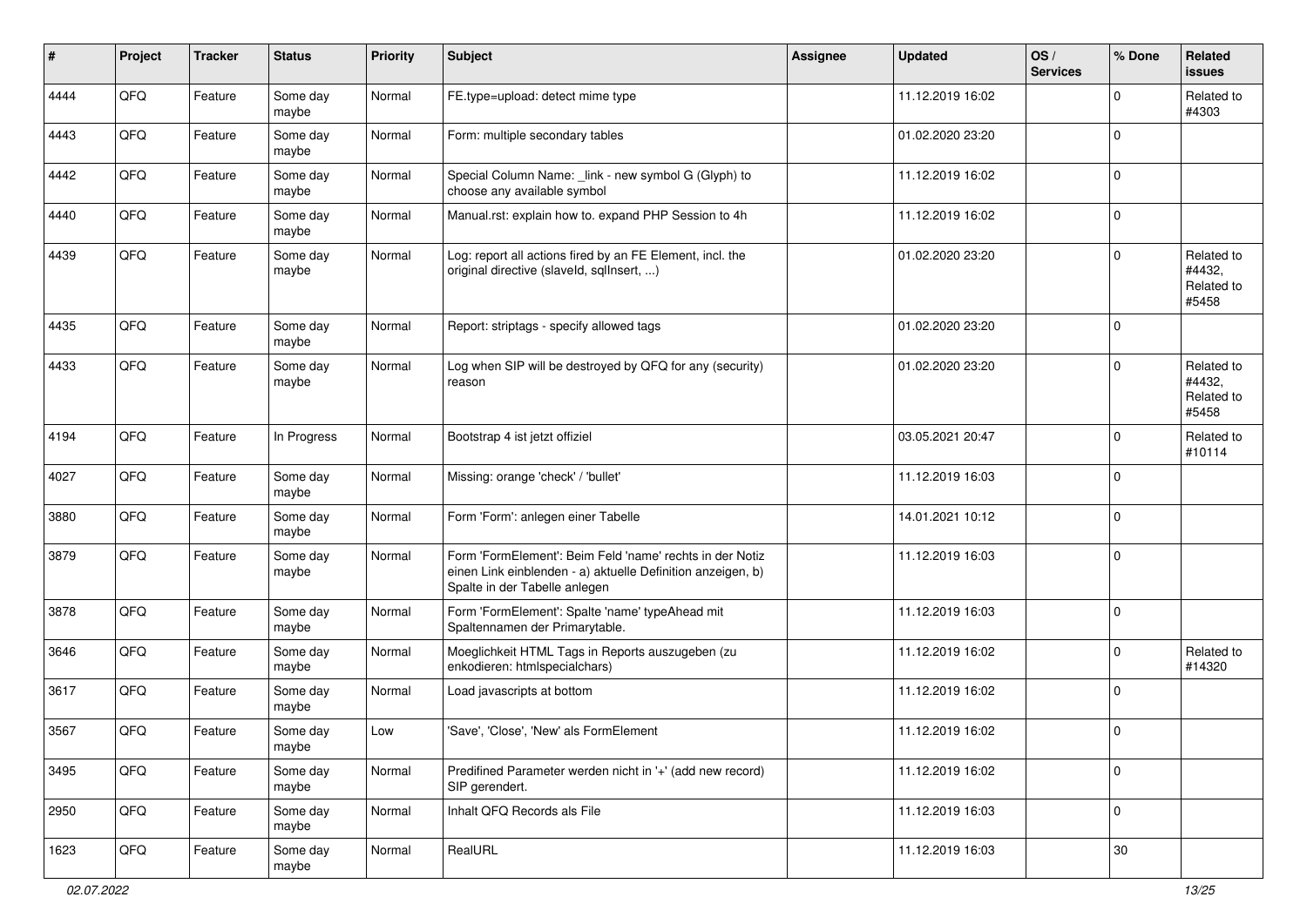| $\sharp$ | Project | <b>Tracker</b> | <b>Status</b>     | <b>Priority</b> | <b>Subject</b>                                                                                               | <b>Assignee</b> | <b>Updated</b>   | OS/<br><b>Services</b> | % Done       | Related<br><b>issues</b>                                               |
|----------|---------|----------------|-------------------|-----------------|--------------------------------------------------------------------------------------------------------------|-----------------|------------------|------------------------|--------------|------------------------------------------------------------------------|
| 1510     | QFQ     | Feature        | Some day<br>maybe | Normal          | jquery von google laden, falls das nicht geht lokal                                                          |                 | 11.12.2019 16:03 |                        | $\Omega$     |                                                                        |
| 1253     | QFQ     | Feature        | Some day<br>maybe | Normal          | QF: Colorpicker                                                                                              |                 | 11.12.2019 16:03 |                        | l 0          |                                                                        |
| 1251     | QFQ     | Feature        | Some day<br>maybe | Normal          | QF: Combo                                                                                                    |                 | 11.12.2019 16:03 |                        | $\Omega$     |                                                                        |
| 1234     | QFQ     | Feature        | Some day<br>maybe | Normal          | QF: Record numbering: Im Grid soll in Spalte 1 optional die<br>laufende Nummer der Records angezeigt werden. |                 | 01.02.2020 23:20 |                        | $\mathbf 0$  |                                                                        |
| 955      | QFQ     | Feature        | Some day<br>maybe | Normal          | QF: Notizen vor/nach dem Form                                                                                |                 | 01.02.2020 23:20 |                        | l 0          |                                                                        |
| 880      | QFQ     | Feature        | Some day<br>maybe | Urgent          | Security: PHP, SQL Injection, XSS                                                                            |                 | 03.05.2021 21:14 |                        | $\Omega$     | Related to<br>#14320                                                   |
| 14185    | QFQ     | Feature        | New               | Normal          | External/Autocron.php - better suitable directory                                                            | Support: System | 28.05.2022 11:03 |                        | $\mathbf 0$  |                                                                        |
| 12556    | QFQ     | Feature        | New               | Normal          | Pills Title: colored = static or dynamic on allrequiredgiven                                                 | Benjamin Baer   | 19.03.2022 17:49 |                        | $\mathbf 0$  |                                                                        |
| 12490    | QFQ     | Feature        | <b>New</b>        | Normal          | Loading Plugins in QFQ - see what tinymce does. (lazy<br>loading)                                            | Benjamin Baer   | 08.06.2022 10:37 |                        | $\Omega$     | Related to<br>#12611,<br>Related to<br>#10013,<br>Related to<br>#7732  |
| 12476    | QFQ     | Feature        | New               | Normal          | clearMe: a) should trigger 'dirty', b) sticky on textarea resize                                             | Benjamin Baer   | 04.01.2022 08:40 |                        | $\Omega$     | Related to<br>#9528                                                    |
| 10003    | QFQ     | Feature        | Priorize          | Normal          | fieldset: stronger visualize group                                                                           | Benjamin Baer   | 12.02.2020 08:13 |                        | $\mathbf 0$  |                                                                        |
| 9548     | QFQ     | Feature        | Feedback          | High            | FormElement: Pattern mismatch - optional report only on<br>focus lost                                        | Benjamin Baer   | 03.05.2021 21:14 |                        | $\Omega$     |                                                                        |
| 9135     | QFQ     | Feature        | Priorize          | Normal          | Progress Bar generic / replace old hourglass download<br>popup                                               | Benjamin Baer   | 03.01.2022 07:43 |                        | $\Omega$     |                                                                        |
| 9130     | QFQ     | Feature        | Some day<br>maybe | Normal          | tablesorter: Automatic Row numbering / Zeilenummer                                                           | Benjamin Baer   | 01.02.2020 23:22 |                        | $\mathbf{0}$ |                                                                        |
| 8522     | QFQ     | Feature        | Some day<br>maybe | Normal          | build QFQ - npm warnings                                                                                     | Benjamin Baer   | 01.02.2020 23:19 |                        | 50           |                                                                        |
| 7965     | QFQ     | Feature        | Priorize          | Normal          | Input type 'text' with visual format - currency                                                              | Benjamin Baer   | 03.01.2022 07:45 |                        | $\mathbf 0$  |                                                                        |
| 7732     | QFQ     | Feature        | Some day<br>maybe | Normal          | Javascript: Lazy Loading der add on libs                                                                     | Benjamin Baer   | 08.06.2022 10:38 |                        | $\Omega$     | Related to<br>#12611,<br>Related to<br>#12490,<br>Related to<br>#10013 |
| 7730     | QFQ     | Feature        | Priorize          | Normal          | SELECT Box: title in between                                                                                 | Benjamin Baer   | 01.02.2020 23:22 |                        | $\mathbf 0$  |                                                                        |
| 7602     | QFQ     | Feature        | ToDo              | High            | Multi Select: with checkboxes                                                                                | Benjamin Baer   | 22.03.2022 09:07 |                        | 0            |                                                                        |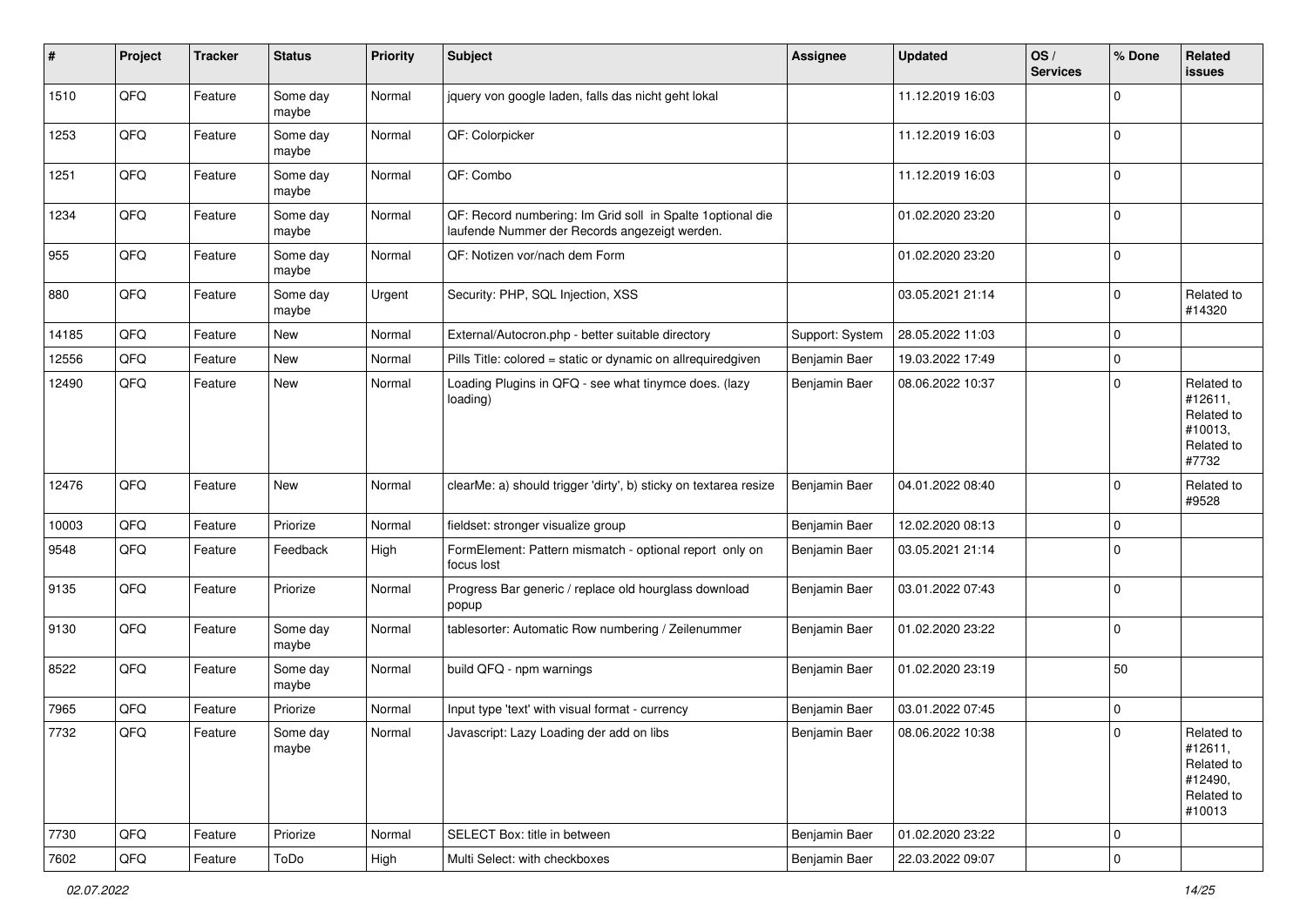| $\vert$ # | Project | <b>Tracker</b> | <b>Status</b>              | <b>Priority</b> | Subject                                                                       | Assignee      | <b>Updated</b>   | OS/<br><b>Services</b> | % Done      | Related<br><b>issues</b>                                               |
|-----------|---------|----------------|----------------------------|-----------------|-------------------------------------------------------------------------------|---------------|------------------|------------------------|-------------|------------------------------------------------------------------------|
| 6972      | QFQ     | Feature        | Some day<br>maybe          | Normal          | Fabric Clipboard / cross browser tab                                          | Benjamin Baer | 01.02.2020 23:21 |                        | $\Omega$    |                                                                        |
| 6970      | QFQ     | Feature        | Some day<br>maybe          | Normal          | tablesorter: default fuer 'sortReset' aendern von 'Ctrl' zu 'Alt'             | Benjamin Baer | 01.02.2020 23:21 |                        | $\mathbf 0$ |                                                                        |
| 6870      | QFQ     | Feature        | Priorize                   | Normal          | Click on '_link' triggers an API call                                         | Benjamin Baer | 03.01.2022 08:25 |                        | $\mathbf 0$ |                                                                        |
| 6801      | QFQ     | Feature        | Priorize                   | Normal          | Fabric: Maximize / Fulllscreen                                                | Benjamin Baer | 21.03.2022 09:56 |                        | $\mathbf 0$ |                                                                        |
| 6224      | QFQ     | Feature        | Priorize                   | Normal          | Dynamic update: fade in/out fields                                            | Benjamin Baer | 21.03.2022 09:50 |                        | $\mathbf 0$ |                                                                        |
| 5562      | QFQ     | Feature        | Priorize                   | Normal          | Drag'n'Drop fuer Uploads                                                      | Benjamin Baer | 21.03.2022 09:52 |                        | $\mathbf 0$ | Related to<br>#9706                                                    |
| 5389      | QFQ     | Feature        | Some day<br>maybe          | Normal          | QFQ Design: Multline label / note                                             | Benjamin Baer | 01.02.2020 23:19 |                        | $\mathbf 0$ |                                                                        |
| 5366      | QFQ     | Feature        | Priorize                   | Normal          | Saving with keyboard shortcuts                                                | Benjamin Baer | 21.03.2022 09:47 |                        | $\pmb{0}$   |                                                                        |
| 5024      | QFQ     | Feature        | Some day<br>maybe          | Normal          | Fabric: Generate PDF with edits                                               | Benjamin Baer | 01.02.2020 23:20 |                        | $\mathbf 0$ | Related to<br>#10704                                                   |
| 4420      | QFQ     | Feature        | Some day<br>maybe          | Normal          | Client: Local Storage - store the changes of a form, local in<br>the browser. | Benjamin Baer | 11.12.2019 16:02 |                        | 0           |                                                                        |
| 3692      | QFQ     | Feature        | Some day<br>maybe          | Normal          | QFQ Webseite                                                                  | Benjamin Baer | 11.12.2019 16:02 |                        | $\mathbf 0$ | Related to<br>#5033                                                    |
| 3415      | QFQ     | Feature        | Some day<br>maybe          | Normal          | FE Login Box Templatefile                                                     | Benjamin Baer | 11.12.2019 16:02 |                        | 0           |                                                                        |
| 14371     | QFQ     | Feature        | Priorize                   | Normal          | LDAP via REPORT                                                               | Carsten Rose  | 19.06.2022 16:37 |                        | $\pmb{0}$   |                                                                        |
| 14290     | QFQ     | Feature        | Priorize                   | Normal          | FormEditor: Show Table Definition                                             | Carsten Rose  | 19.06.2022 16:37 |                        | $\pmb{0}$   |                                                                        |
| 14187     | QFQ     | Feature        | New                        | High            | qfq.log: show current URL                                                     | Carsten Rose  | 28.05.2022 11:02 |                        | $\mathbf 0$ | Related to<br>#13933,<br>Related to<br>#12532,<br>Related to<br>#11893 |
| 14090     | QFQ     | Feature        | <b>New</b>                 | Normal          | Nützliche _script funktionen                                                  | Carsten Rose  | 28.05.2022 11:03 |                        | $\mathbf 0$ |                                                                        |
| 13843     | QFQ     | Feature        | New                        | Normal          | Create JWT via QFQ                                                            | Carsten Rose  | 19.03.2022 17:42 |                        | $\mathbf 0$ |                                                                        |
| 13841     | QFQ     | Feature        | <b>New</b>                 | Normal          | Create PDF via iText - evaluate                                               | Carsten Rose  | 19.03.2022 17:42 |                        | $\mathbf 0$ |                                                                        |
| 13700     | QFQ     | Feature        | New                        | Normal          | Redesign gfg.io Seite                                                         | Carsten Rose  | 19.03.2022 17:43 |                        | $\pmb{0}$   |                                                                        |
| 13566     | QFQ     | Feature        | Ready to sync<br>(develop) | Normal          | Delete config-example.gfg.php file                                            | Carsten Rose  | 23.12.2021 09:25 |                        | $\mathbf 0$ |                                                                        |
| 13467     | QFQ     | Feature        | <b>New</b>                 | Normal          | ChangeLog Generator                                                           | Carsten Rose  | 19.03.2022 17:46 |                        | $\Omega$    | Related to<br>#11460                                                   |
| 13354     | QFQ     | Feature        | <b>New</b>                 | Normal          | Using Websocket in QFQ                                                        | Carsten Rose  | 10.11.2021 15:47 |                        | $\mathbf 0$ |                                                                        |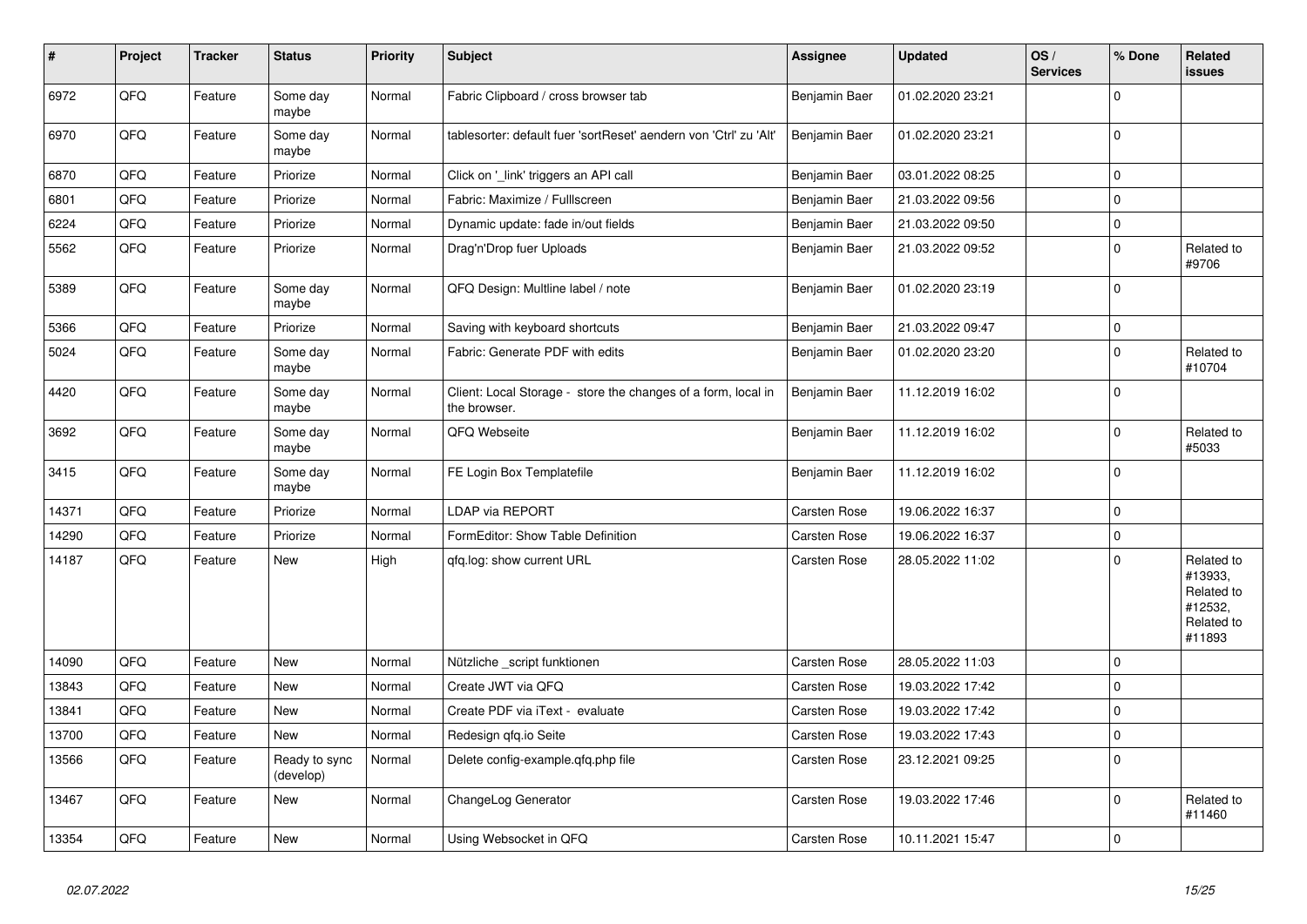| #     | Project | <b>Tracker</b> | <b>Status</b>     | <b>Priority</b> | <b>Subject</b>                                                                                                                        | <b>Assignee</b>     | <b>Updated</b>   | OS/<br><b>Services</b> | % Done      | Related<br><b>issues</b>                                               |
|-------|---------|----------------|-------------------|-----------------|---------------------------------------------------------------------------------------------------------------------------------------|---------------------|------------------|------------------------|-------------|------------------------------------------------------------------------|
| 13330 | QFQ     | Feature        | In Progress       | Normal          | Multi Form: Upload                                                                                                                    | Carsten Rose        | 07.11.2021 12:40 |                        | 50          | Related to<br>#9706                                                    |
| 12679 | QFQ     | Feature        | <b>New</b>        | Normal          | tablesorter: custom column width                                                                                                      | Carsten Rose        | 16.06.2021 11:10 |                        | $\pmb{0}$   |                                                                        |
| 12664 | QFQ     | Feature        | <b>New</b>        | Normal          | TinyMCE: report/remove malicous HTML/JS Code                                                                                          | Carsten Rose        | 19.03.2022 17:47 |                        | $\Omega$    | Related to<br>#14320                                                   |
| 12632 | QFQ     | Feature        | <b>New</b>        | Normal          | TinyMCE: Prepare CSS classes for images                                                                                               | Carsten Rose        | 04.06.2021 14:35 |                        | 100         | Blocked by<br>#12186                                                   |
| 12611 | QFQ     | Feature        | Some day<br>maybe | Normal          | Refactoring: Bootstrap with Lazy Loading                                                                                              | Carsten Rose        | 08.06.2022 10:37 |                        | $\Omega$    | Related to<br>#12490,<br>Related to<br>#10013,<br>Related to<br>#7732  |
| 12603 | QFQ     | Feature        | <b>New</b>        | Normal          | Dropdown (Select), Radio, checkbox:<br>itemListAlways={{!SELECT key, value}}                                                          | Carsten Rose        | 19.03.2022 17:47 |                        | $\Omega$    |                                                                        |
| 12584 | QFQ     | Feature        | Feedback          | Normal          | T3 v10 migration script: replace alias-patterns (v11)                                                                                 | Carsten Rose        | 28.05.2022 11:12 |                        | 100         |                                                                        |
| 12544 | QFQ     | Feature        | <b>New</b>        | High            | a) ' AS _link' new also as ' AS _format', b) sortierung via<br>'display: none;', c) ' format' benoeitgt nicht zwingend<br>u/U/p/m/z/d | <b>Carsten Rose</b> | 14.12.2021 16:03 |                        | $\Omega$    |                                                                        |
| 12532 | QFQ     | Feature        | <b>New</b>        | High            | SIP-Parameter bei Seitenaufruf in Browser-Console<br>anzeigen                                                                         | Carsten Rose        | 07.12.2021 17:19 |                        | $\Omega$    | Related to<br>#11893,<br>Related to<br>#14187                          |
| 12504 | QFQ     | Feature        | Priorize          | Normal          | sql.log: report fe.id                                                                                                                 | <b>Carsten Rose</b> | 05.05.2021 22:09 |                        | $\mathbf 0$ |                                                                        |
| 12503 | QFQ     | Feature        | Priorize          | Normal          | Detect dangerous UPDATE statement with missing WHERE                                                                                  | <b>Carsten Rose</b> | 05.05.2021 22:09 |                        | $\Omega$    |                                                                        |
| 12480 | QFQ     | Feature        | <b>New</b>        | Normal          | If QFQ upgrade is running, block further request                                                                                      | Carsten Rose        | 03.05.2021 20:45 |                        | $\Omega$    |                                                                        |
| 12477 | QFQ     | Feature        | New               | Normal          | Support for refactoring: Form, FormElement, diverse<br>Tabellen/Spalten, tt-content Records                                           | Carsten Rose        | 03.05.2021 20:45 |                        | $\Omega$    |                                                                        |
| 12474 | QFQ     | Feature        | <b>New</b>        | Normal          | Check BaseConfigURL if it is given and the the last char is '/'                                                                       | Carsten Rose        | 03.05.2021 20:45 |                        | $\Omega$    |                                                                        |
| 12465 | QFQ     | Feature        | <b>New</b>        | Normal          | QFQ Function: use in FE to fill StoreRecord                                                                                           | Carsten Rose        | 05.05.2021 21:58 |                        | $\pmb{0}$   |                                                                        |
| 12452 | QFQ     | Feature        | Priorize          | Normal          | BaseURL: alsways with '/' at the end                                                                                                  | Carsten Rose        | 19.06.2022 13:45 |                        | $\Omega$    | Related to<br>#10782                                                   |
| 12440 | QFQ     | Feature        | In Progress       | Normal          | Typo3 V10 upgrade (durchfuehren und testen)                                                                                           | Carsten Rose        | 21.03.2022 09:53 |                        | 50          | Related to<br>#12357,<br>Related to<br>#12067,<br>Related to<br>#10661 |
| 12439 | QFQ     | Feature        | In Progress       | Normal          | TinyMCE Paste from Word & Character Count/Limit                                                                                       | <b>Carsten Rose</b> | 05.05.2021 22:15 |                        | $\Omega$    |                                                                        |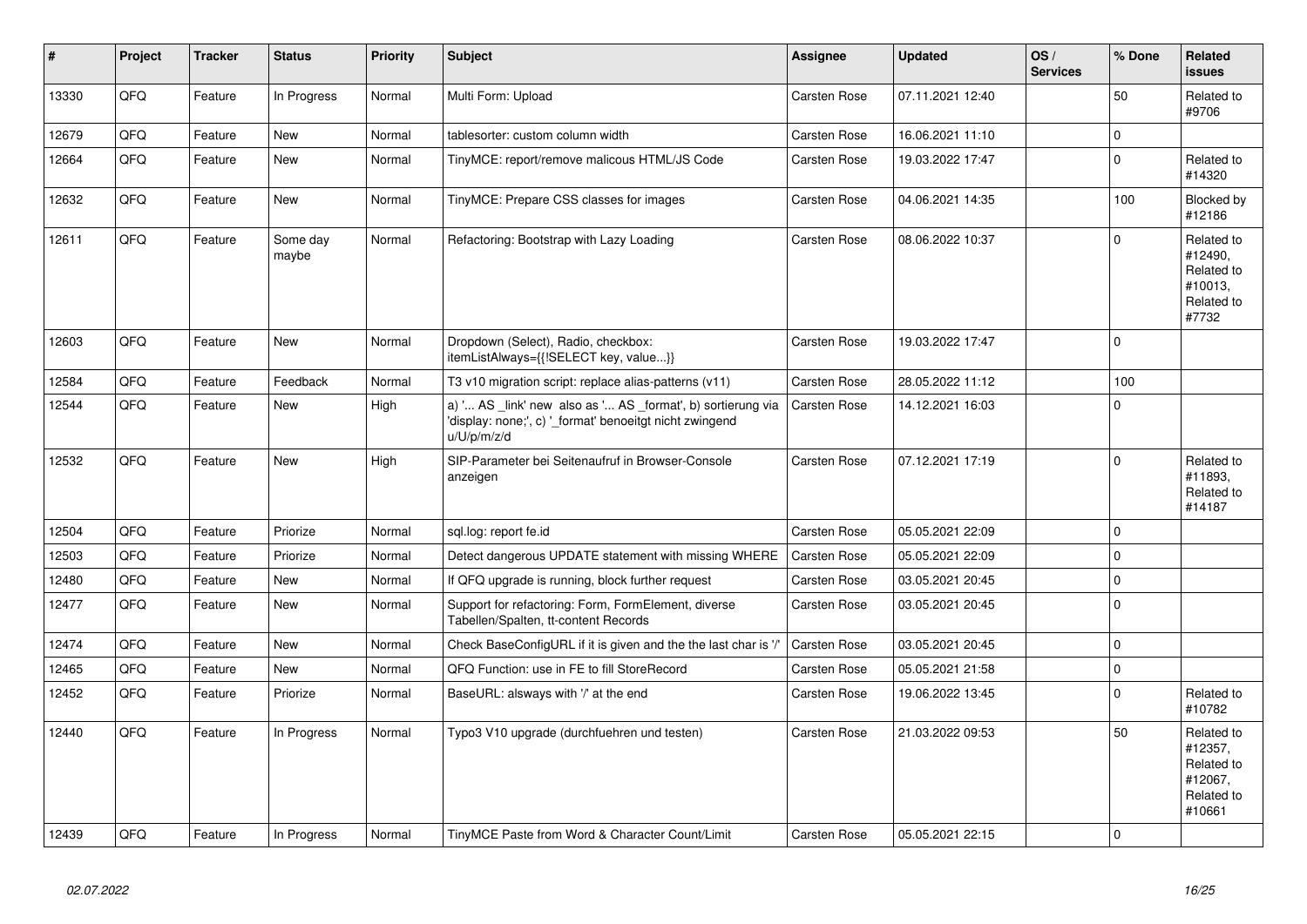| ∦     | Project | <b>Tracker</b> | <b>Status</b>     | <b>Priority</b> | <b>Subject</b>                                                                                                 | <b>Assignee</b>                                        | <b>Updated</b>   | OS/<br><b>Services</b> | % Done      | Related<br><b>issues</b>                      |                      |
|-------|---------|----------------|-------------------|-----------------|----------------------------------------------------------------------------------------------------------------|--------------------------------------------------------|------------------|------------------------|-------------|-----------------------------------------------|----------------------|
| 12413 | QFQ     | Feature        | <b>New</b>        | Normal          | STORE_TYPO3: enhance for {{be_users.email:T}},<br>{{fe users.email:T}}                                         | Carsten Rose                                           | 03.05.2021 20:45 |                        | $\Omega$    | Related to<br>#12412,<br>Related to<br>#10012 |                      |
| 12412 | QFQ     | Feature        | <b>New</b>        | Normal          | Action/Escape qualifier 'e' (empty), '0': if given, an empty<br>string (or '0') will be treated as 'not found' | Carsten Rose                                           | 08.05.2021 09:40 |                        | $\Omega$    | Related to<br>#12413,<br>Related to<br>#10012 |                      |
| 12400 | QFQ     | Feature        | <b>New</b>        | Normal          | Tutorial ist in QFQ Doku, Wird in der Suche gefunden, es<br>gibt aber kein Menupunkt - Inhalt ueberpruefen     | Carsten Rose                                           | 03.05.2021 20:45 |                        | $\Omega$    |                                               |                      |
| 12337 | QFQ     | Feature        | Some day<br>maybe | Normal          | Database.php: better caching                                                                                   | Carsten Rose                                           | 16.09.2021 15:10 |                        | $\Omega$    |                                               |                      |
| 12330 | QFQ     | Feature        | <b>New</b>        | Normal          | Copy to input field / text area / TinyMCE                                                                      | Carsten Rose                                           | 07.04.2021 09:01 |                        | $\Omega$    |                                               |                      |
| 12315 | QFQ     | Feature        | Some day<br>maybe | Normal          | Form History (Diffs) / Backups                                                                                 | Carsten Rose                                           | 16.09.2021 15:10 |                        | $\Omega$    |                                               |                      |
| 12269 | QFQ     | Feature        | <b>New</b>        | Normal          | 2FA - Login                                                                                                    | Carsten Rose                                           | 03.05.2021 20:45 |                        | $\mathbf 0$ |                                               |                      |
| 12186 | QFQ     | Feature        | <b>New</b>        | High            | TinyMCE Config für Objekte                                                                                     | Carsten Rose                                           | 07.12.2021 17:19 |                        | $\mathbf 0$ | <b>Blocks</b><br>#12632                       |                      |
| 12163 | QFQ     | Feature        | <b>New</b>        | Normal          | Checkbox: table wrap                                                                                           | Carsten Rose                                           | 03.05.2021 20:51 |                        | $\Omega$    |                                               |                      |
| 12162 | QFQ     | Feature        | <b>New</b>        | Normal          | FE.type=sendmail: personalized mailing (several mails) via<br>template                                         | Carsten Rose                                           | 03.05.2021 20:45 |                        | $\Omega$    |                                               |                      |
| 12146 | QFQ     | Feature        | <b>New</b>        | Normal          | Autocron Job: Anzeigen wann der naechste Job ausgefuehrt<br>wird, resp das er nicht ausgefuehrt wird           | Carsten Rose                                           | 15.03.2021 15:23 |                        | $\Omega$    |                                               |                      |
| 12119 | QFQ     | Feature        | <b>New</b>        | Normal          | AS paged: error message missing if there ist no 'r' argument.                                                  | Carsten Rose                                           | 03.05.2021 20:51 |                        | $\mathbf 0$ |                                               |                      |
| 12109 | QFQ     | Feature        | <b>New</b>        | Normal          | Donwload Link: Plain, SIP, Persistent Link, Peristent SIP -<br>new notation                                    | Carsten Rose                                           | 03.05.2021 20:45 |                        | $\Omega$    | Related to<br>#12085                          |                      |
| 12024 | QFQ     | Feature        | <b>New</b>        | Normal          | Excel Export: text columns by default decode<br>htmlspeciachar()                                               | Carsten Rose                                           | 17.02.2021 23:55 |                        | $\Omega$    | Related to<br>#12022                          |                      |
| 12023 | QFQ     | Feature        | <b>New</b>        | Normal          | MySQL Stored Precdure: QDECODESPECIALCHAR()                                                                    | Carsten Rose                                           | 16.02.2021 11:16 |                        | $\Omega$    | Related to<br>#12022                          |                      |
| 11980 | QFQ     | Feature        | In Progress       | Normal          | protected verzeichnis MUSS geschützt werden                                                                    | Carsten Rose                                           | 07.09.2021 13:30 |                        | $\mathbf 0$ |                                               |                      |
| 11955 | QFQ     | Feature        | <b>New</b>        | Normal          | subrecord: new title option to set <th> attributes - e.g. to<br/>customize tablesorter options.</th>           | attributes - e.g. to<br>customize tablesorter options. | Carsten Rose     | 03.05.2021 20:47       |             | $\Omega$                                      | Related to<br>#11775 |
| 11893 | QFQ     | Feature        | <b>New</b>        | High            | Broken SIP: a) only report one time, b) only report in main<br>column                                          | Carsten Rose                                           | 12.05.2021 12:13 |                        | $\Omega$    | Related to<br>#12532,<br>Related to<br>#14187 |                      |
| 11775 | QFQ     | Feature        | <b>New</b>        | Normal          | Subrecord Tooltip pro Feld                                                                                     | Carsten Rose                                           | 18.12.2020 15:22 |                        | $\Omega$    | Related to<br>#11955                          |                      |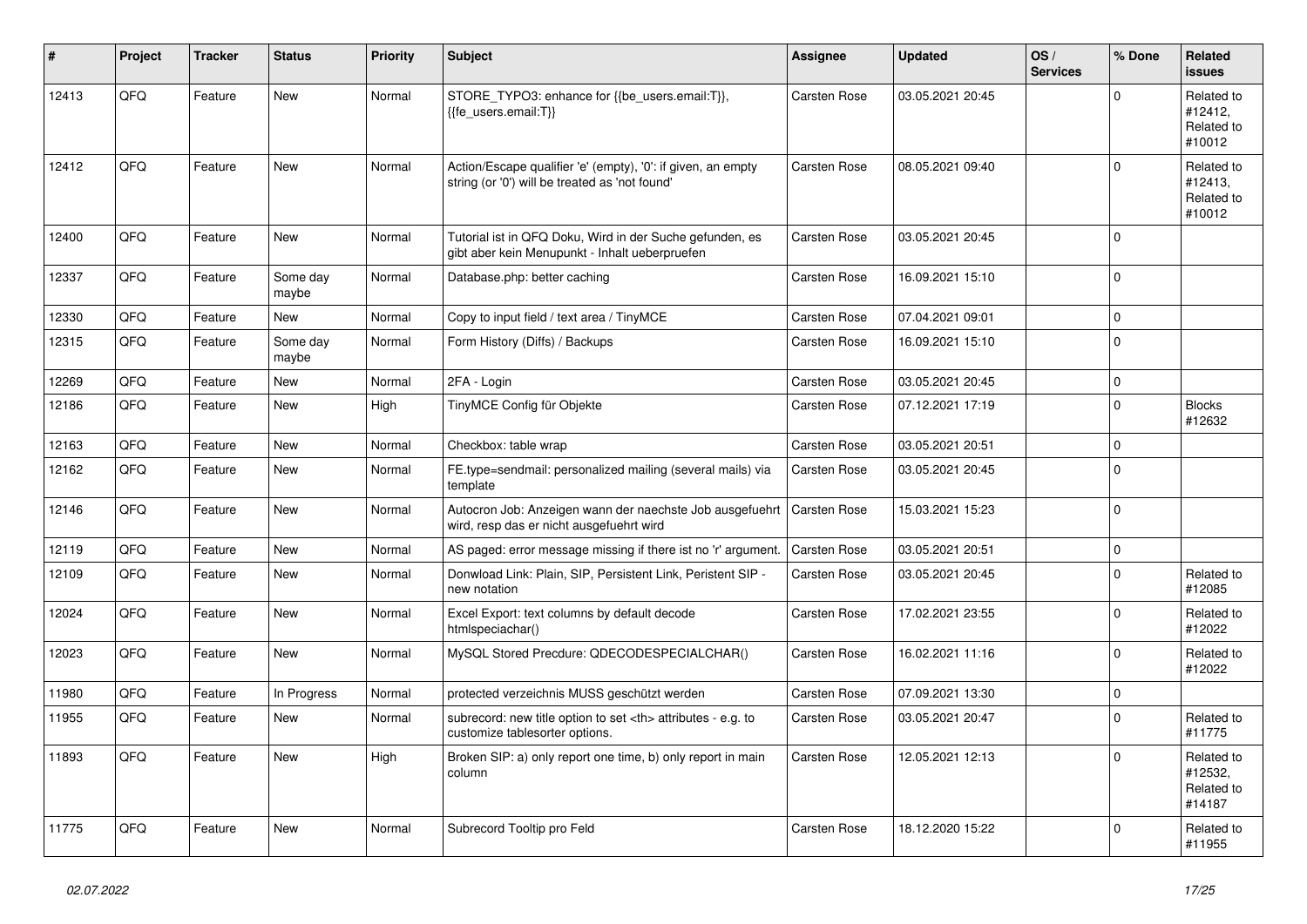| #     | Project | <b>Tracker</b> | <b>Status</b>     | <b>Priority</b> | Subject                                                              | <b>Assignee</b>     | <b>Updated</b>   | OS/<br><b>Services</b> | % Done      | Related<br><b>issues</b>                     |
|-------|---------|----------------|-------------------|-----------------|----------------------------------------------------------------------|---------------------|------------------|------------------------|-------------|----------------------------------------------|
| 11747 | QFQ     | Feature        | New               | Normal          | Maintenance Page with Redirect                                       | Carsten Rose        | 03.05.2021 20:47 |                        | $\Omega$    | Related to<br>#11741                         |
| 11702 | QFQ     | Feature        | New               | Normal          | HTML Special Char makes no sense for 'allbut' if '&' is<br>forbidden | Carsten Rose        | 07.12.2021 16:35 |                        | $\mathbf 0$ | Related to<br>#5112,<br>Related to<br>#14320 |
| 11523 | QFQ     | Feature        | New               | Normal          | Mit dynamic Update erkennen, ob Upload gemacht wurde                 | <b>Carsten Rose</b> | 13.11.2020 15:07 |                        | $\mathbf 0$ | Related to<br>#9533                          |
| 11516 | QFQ     | Feature        | <b>New</b>        | Normal          | Multi Page Form (Previous/Next Buttons)                              | <b>Carsten Rose</b> | 16.03.2021 17:52 |                        | $\mathbf 0$ |                                              |
| 11504 | QFQ     | Feature        | New               | Normal          | Dynamic Update: Button text update for 'Save',' Close' &<br>'Delete' | Carsten Rose        | 12.11.2020 23:44 |                        | $\mathbf 0$ |                                              |
| 11460 | QFQ     | Feature        | New               | Normal          | Easier creation of changelog: gitchangelog                           | Carsten Rose        | 12.06.2021 10:20 |                        | $\mathbf 0$ | Related to<br>#13467                         |
| 11323 | QFQ     | Feature        | Some day<br>maybe | Normal          | Report Frontend Editor Modal + Codemirror                            | Carsten Rose        | 16.09.2021 15:10 |                        | $\mathbf 0$ | Related to<br>#11036                         |
| 11322 | QFQ     | Feature        | Some day<br>maybe | Normal          | Form Element JSON - (multiline parameter field)                      | Carsten Rose        | 16.09.2021 15:10 |                        | $\mathbf 0$ |                                              |
| 11320 | QFQ     | Feature        | Priorize          | Normal          | Typo3 Version 10 support                                             | <b>Carsten Rose</b> | 05.05.2021 22:09 |                        | $\mathbf 0$ |                                              |
| 11217 | QFQ     | Feature        | Some day<br>maybe | Normal          | <b>Extend Script Functionality</b>                                   | Carsten Rose        | 16.09.2021 15:10 |                        | $\mathbf 0$ |                                              |
| 11080 | QFQ     | Feature        | New               | Normal          | Send MQTT messages                                                   | Carsten Rose        | 29.08.2020 19:49 |                        | $\mathbf 0$ |                                              |
| 11076 | QFQ     | Feature        | In Progress       | Normal          | SELECT  AS _websocket                                                | Carsten Rose        | 30.08.2020 17:49 |                        | $\mathbf 0$ |                                              |
| 11036 | QFQ     | Feature        | Some day<br>maybe | Normal          | inline report editor permissions                                     | Carsten Rose        | 16.09.2021 15:09 |                        | $\mathbf 0$ | Related to<br>#11323                         |
| 10996 | QFQ     | Feature        | New               | Normal          | Download video via sip: no seek                                      | Carsten Rose        | 12.08.2020 14:18 |                        | $\mathbf 0$ |                                              |
| 10979 | QFQ     | Feature        | New               | Normal          | Ajax Calls an API - dataReport                                       | Carsten Rose        | 11.05.2022 12:15 |                        | $\mathbf 0$ |                                              |
| 10976 | QFQ     | Feature        | New               | Normal          | Excel Export Verbesserungen                                          | Carsten Rose        | 06.08.2020 10:56 |                        | $\mathbf 0$ |                                              |
| 10819 | QFQ     | Feature        | New               | Normal          | Persistent SIP - second try                                          | Carsten Rose        | 29.06.2020 23:02 |                        | $\mathbf 0$ | Related to<br>#6261                          |
| 10793 | QFQ     | Feature        | In Progress       | Normal          | Update NPM Packages                                                  | Carsten Rose        | 07.09.2021 13:25 |                        | 30          |                                              |
| 10745 | QFQ     | Feature        | Some day<br>maybe | Normal          | <b>Tablesorter Excel Export</b>                                      | Carsten Rose        | 16.09.2021 15:09 |                        | $\mathbf 0$ |                                              |
| 10716 | QFQ     | Feature        | Some day<br>maybe | Normal          | Business Logic mit Externen Skripten                                 | Carsten Rose        | 16.09.2021 15:10 |                        | $\mathbf 0$ | Related to<br>#10713,<br>Related to<br>#8217 |
| 10714 | QFG     | Feature        | New               | Normal          | multi Table Form                                                     | Carsten Rose        | 16.03.2021 18:44 |                        | $\mathbf 0$ |                                              |
| 10593 | QFQ     | Feature        | New               | Normal          | label2: text behind input element                                    | Carsten Rose        | 16.05.2020 10:57 |                        | $\pmb{0}$   |                                              |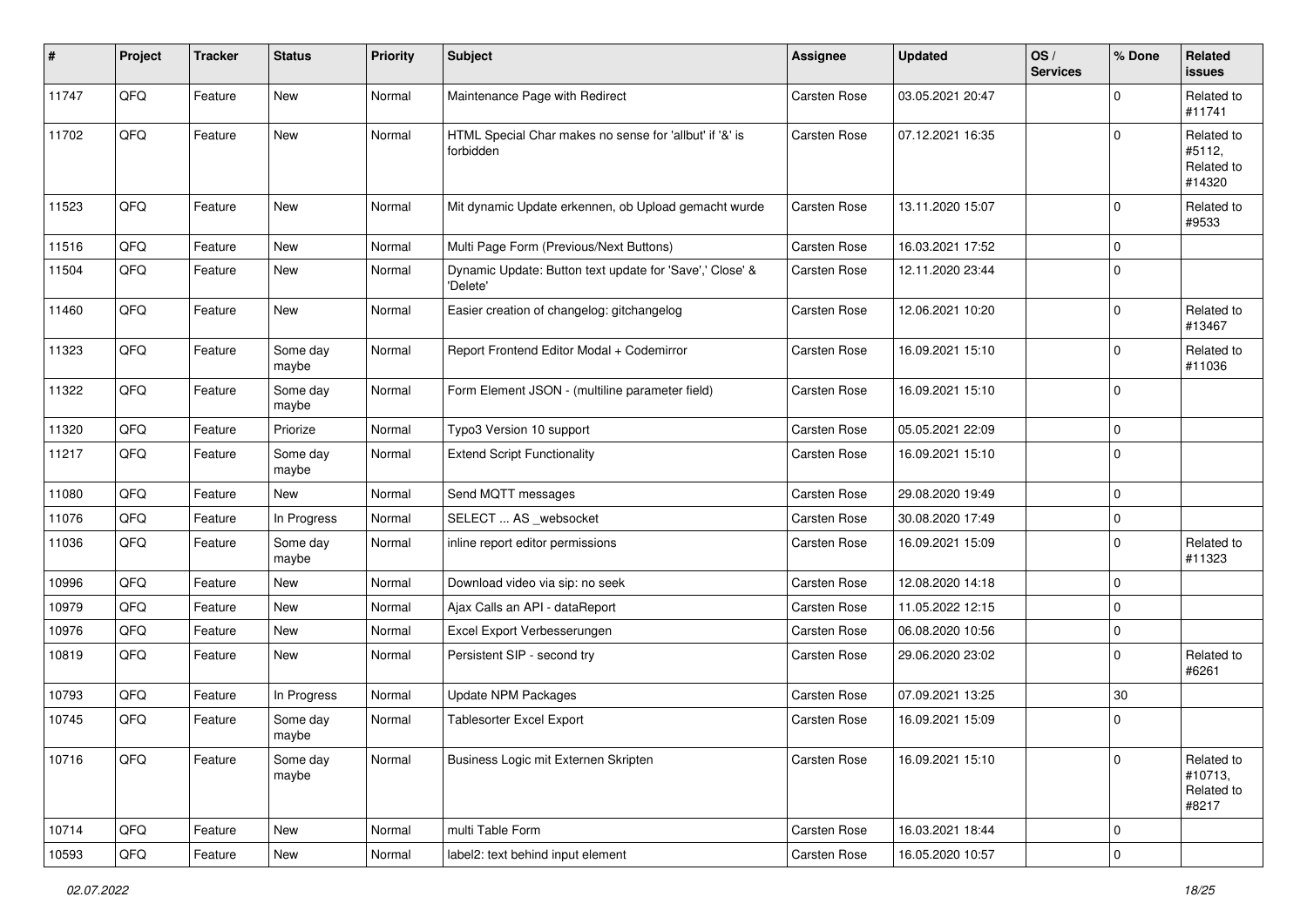| #     | Project | <b>Tracker</b> | <b>Status</b>     | <b>Priority</b> | <b>Subject</b>                                                                                                                        | <b>Assignee</b> | <b>Updated</b>   | OS/<br><b>Services</b> | % Done      | Related<br>issues                                                      |
|-------|---------|----------------|-------------------|-----------------|---------------------------------------------------------------------------------------------------------------------------------------|-----------------|------------------|------------------------|-------------|------------------------------------------------------------------------|
| 10443 | QFQ     | Feature        | In Progress       | Normal          | Konzept_api / _live                                                                                                                   | Carsten Rose    | 07.05.2020 09:39 |                        | $\Omega$    |                                                                        |
| 10119 | QFQ     | Feature        | New               | Normal          | Dropdown (selectlist) & TypeAhead: format and catagorize<br>list                                                                      | Carsten Rose    | 07.05.2020 09:36 |                        | $\Omega$    |                                                                        |
| 10116 | QFQ     | Feature        | Some day<br>maybe | Normal          | TypeAhead: Tag - show inside 'input' element                                                                                          | Carsten Rose    | 16.09.2021 15:09 |                        | $\mathbf 0$ |                                                                        |
| 10115 | QFQ     | Feature        | New               | Normal          | TypeAhead: static list                                                                                                                | Carsten Rose    | 26.02.2020 16:42 |                        | 100         |                                                                        |
| 10095 | QFQ     | Feature        | Some day<br>maybe | Normal          | Generic Gitlab Integration into QFQ                                                                                                   | Carsten Rose    | 16.09.2021 15:10 |                        | $\mathbf 0$ |                                                                        |
| 10080 | QFQ     | Feature        | New               | Normal          | Popup on 'save' / 'close': configure dialog (answer<br>yes/no/cancle/)                                                                | Carsten Rose    | 28.03.2021 20:52 |                        | $\Omega$    | Is duplicate<br>of #12262                                              |
| 10015 | QFQ     | Feature        | Priorize          | Normal          | Monospace in Textarea                                                                                                                 | Carsten Rose    | 03.02.2020 13:40 |                        | $\mathbf 0$ |                                                                        |
| 10014 | QFQ     | Feature        | New               | Normal          | Manual.rst: describe behaviour and process order of<br>fillStoreVar, slaveId, sqlBefore,                                              | Carsten Rose    | 01.02.2020 22:31 |                        | $\Omega$    |                                                                        |
| 10013 | QFQ     | Feature        | Some day<br>maybe | Normal          | FE.typ=editor: CodeMirror                                                                                                             | Carsten Rose    | 08.06.2022 10:37 |                        | $\mathbf 0$ | Related to<br>#12611,<br>Related to<br>#12490,<br>Related to<br>#7732  |
| 10012 | QFQ     | Feature        | Priorize          | Normal          | redirectAllMailTo: {{beEmail:T}}                                                                                                      | Carsten Rose    | 08.05.2021 09:54 |                        | $\Omega$    | Related to<br>#12412,<br>Related to<br>#12413,<br>Related to<br>#10011 |
| 10011 | QFQ     | Feature        | Priorize          | Normal          | Offer new STORE_TYPO3 Variable 'beUser', 'beEmail'                                                                                    | Carsten Rose    | 08.05.2021 09:51 |                        | $\Omega$    | Related to<br>#10012,<br>Related to<br>#12511                          |
| 10005 | QFQ     | Feature        | Priorize          | Normal          | Report / special column name:  AS _calendar                                                                                           | Carsten Rose    | 03.06.2020 17:28 |                        | $\mathbf 0$ |                                                                        |
| 9983  | QFQ     | Feature        | New               | Normal          | Report Notation: new keyword 'range'                                                                                                  | Carsten Rose    | 01.02.2020 15:55 |                        | $\mathbf 0$ |                                                                        |
| 9968  | QFQ     | Feature        | Priorize          | Normal          | Tooltip in Links for Developer                                                                                                        | Carsten Rose    | 01.02.2020 23:17 |                        | $\mathbf 0$ |                                                                        |
| 9928  | QFQ     | Feature        | Priorize          | Normal          | SpecialColumnName: a) Deprecated: ' AS "_+tag " ', b)<br>New: ' AS "_ <tag1><tag2>"</tag2></tag1>                                     | Carsten Rose    | 01.02.2020 23:17 |                        | $\Omega$    | Related to<br>#9929                                                    |
| 9927  | QFQ     | Feature        | New               | Normal          | QFQ Update: a) Update nur machen wenn BE User<br>eingeloggt ist., b) Bei Fehler genaue Meldung welcher<br>Updateschritt Probleme hat. | Carsten Rose    | 22.01.2020 12:59 |                        | $\mathbf 0$ |                                                                        |
| 9900  | QFQ     | Feature        | Priorize          | Normal          | Generic API Call: tt-content record >> JSON                                                                                           | Carsten Rose    | 01.02.2020 10:13 |                        | $\mathbf 0$ |                                                                        |
| 9811  | QFQ     | Feature        | New               | Normal          | Report: tag every n'th row                                                                                                            | Carsten Rose    | 01.02.2020 23:22 |                        | $\Omega$    |                                                                        |
| 9781  | QFQ     | Feature        | New               | Normal          | Button: CSS class to make buttons smaller                                                                                             | Carsten Rose    | 01.02.2020 23:22 |                        | $\mathbf 0$ |                                                                        |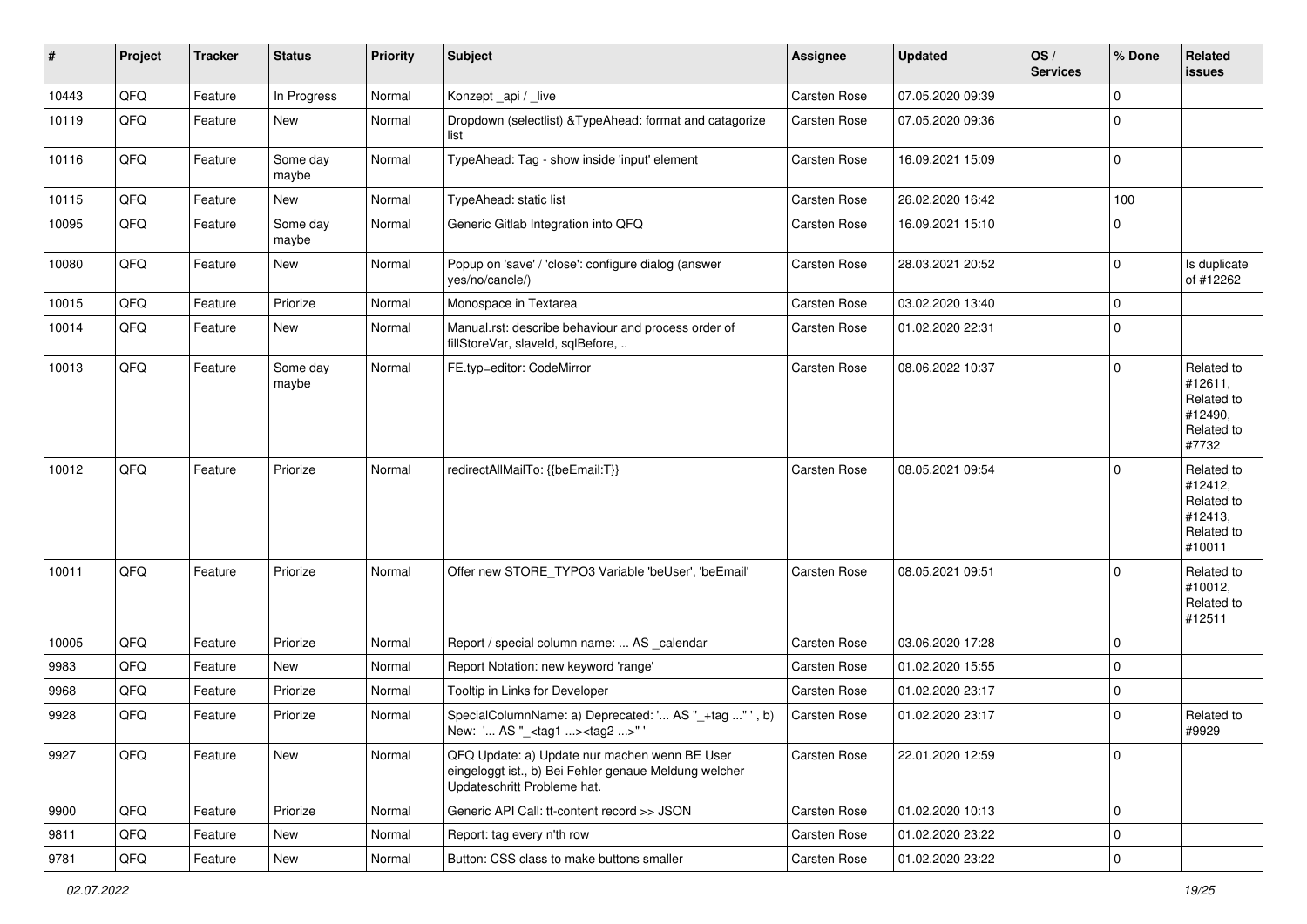| $\vert$ # | Project | <b>Tracker</b> | <b>Status</b>     | <b>Priority</b> | <b>Subject</b>                                                                  | Assignee     | <b>Updated</b>   | OS/<br><b>Services</b> | % Done      | Related<br><b>issues</b>                                             |
|-----------|---------|----------------|-------------------|-----------------|---------------------------------------------------------------------------------|--------------|------------------|------------------------|-------------|----------------------------------------------------------------------|
| 9777      | QFQ     | Feature        | <b>New</b>        | Normal          | Logging QFQ Variables                                                           | Carsten Rose | 16.12.2019 17:17 |                        | $\Omega$    |                                                                      |
| 9707      | QFQ     | Feature        | <b>New</b>        | Normal          | SIP security: encode pageld and check pageld on decode                          | Carsten Rose | 01.02.2020 23:22 |                        | $\Omega$    |                                                                      |
| 9706      | QFQ     | Feature        | <b>New</b>        | Normal          | Multi File Upload (hidden template group)                                       | Carsten Rose | 01.02.2020 23:22 |                        | $\mathbf 0$ | Related to<br>#7521,<br>Related to<br>#5562,<br>Related to<br>#13330 |
| 9704      | QFQ     | Feature        | Some day<br>maybe | Normal          | Thumbnails Generieren beim Splitten von PDF Files                               | Carsten Rose | 11.12.2019 16:01 |                        | $\Omega$    |                                                                      |
| 9668      | QFQ     | Feature        | Priorize          | Normal          | Form.mode: rename 'hidden' to 'hide'                                            | Carsten Rose | 05.05.2021 22:14 |                        | $\mathbf 0$ | Related to<br>#6437                                                  |
| 9602      | QFQ     | Feature        | New               | Normal          | Form definition as JSON                                                         | Carsten Rose | 01.02.2020 23:21 |                        | $\Omega$    | Related to<br>#9600                                                  |
| 9579      | QFQ     | Feature        | Some day<br>maybe | Normal          | Multiform with Process Row                                                      | Carsten Rose | 11.12.2019 16:01 |                        | $\mathbf 0$ |                                                                      |
| 9537      | QFQ     | Feature        | <b>New</b>        | Normal          | FormEditor: Edit fieldset in FrontEnd                                           | Carsten Rose | 01.02.2020 23:22 |                        | $\mathbf 0$ |                                                                      |
| 9517      | QFQ     | Feature        | In Progress       | High            | Input multiple tags with typeahead                                              | Carsten Rose | 03.05.2021 21:14 |                        | 40          | Related to<br>#10150                                                 |
| 9394      | QFQ     | Feature        | Priorize          | Normal          | REST: allow for non numerical ids in get requests                               | Carsten Rose | 05.05.2021 22:10 |                        | $\mathbf 0$ |                                                                      |
| 9352      | QFQ     | Feature        | <b>New</b>        | Normal          | FE 'Native' fire slaveld, sqlAfter, sqlIns                                      | Carsten Rose | 01.02.2020 23:22 |                        | $\Omega$    |                                                                      |
| 9348      | QFQ     | Feature        | New               | Normal          | defaultThumbnailSize: pre render thumbnails                                     | Carsten Rose | 12.06.2021 09:05 |                        | $\mathbf 0$ |                                                                      |
| 9346      | QFQ     | Feature        | Priorize          | Normal          | beforeSave: check if an upload is given                                         | Carsten Rose | 11.06.2021 21:18 |                        | $\mathbf 0$ |                                                                      |
| 9221      | QFQ     | Feature        | <b>New</b>        | Normal          | typeAhead: Zeichenlimite ausschalten                                            | Carsten Rose | 29.06.2022 22:36 |                        | $\mathbf 0$ |                                                                      |
| 9208      | QFQ     | Feature        | <b>New</b>        | Normal          | Manage 'recent' records                                                         | Carsten Rose | 01.02.2020 23:22 |                        | $\Omega$    |                                                                      |
| 9136      | QFQ     | Feature        | New               | Normal          | Create ZIP files with dynamic PDFs                                              | Carsten Rose | 01.02.2020 23:22 |                        | $\mathbf 0$ |                                                                      |
| 9129      | QFQ     | Feature        | New               | Normal          | sqlValidate: Message as notification, not as error                              | Carsten Rose | 01.02.2020 23:22 |                        | $\Omega$    | Related to<br>#9128                                                  |
| 9128      | QFQ     | Feature        | <b>New</b>        | Normal          | Error Message: not replaced variables- a) replace back to<br>'{{', b) underline | Carsten Rose | 01.02.2020 23:22 |                        | $\Omega$    | Related to<br>#9129                                                  |
| 8975      | QFQ     | Feature        | New               | Normal          | Report Notation: 2.0                                                            | Carsten Rose | 01.02.2020 23:22 |                        | $\Omega$    | Related to<br>#8963                                                  |
| 8963      | QFQ     | Feature        | Priorize          | Normal          | Setting values in a store: flexible way                                         | Carsten Rose | 05.05.2021 22:10 |                        | $\Omega$    | Related to<br>#8975                                                  |
| 8962      | QFQ     | Feature        | New               | High            | allow for form fields with identical names                                      | Carsten Rose | 03.05.2021 21:14 |                        | $\mathbf 0$ |                                                                      |
| 8894      | QFQ     | Feature        | Some day<br>maybe | Normal          | Documentation Tags Usable in QFQ Application                                    | Carsten Rose | 11.12.2019 16:01 |                        | $\mathbf 0$ |                                                                      |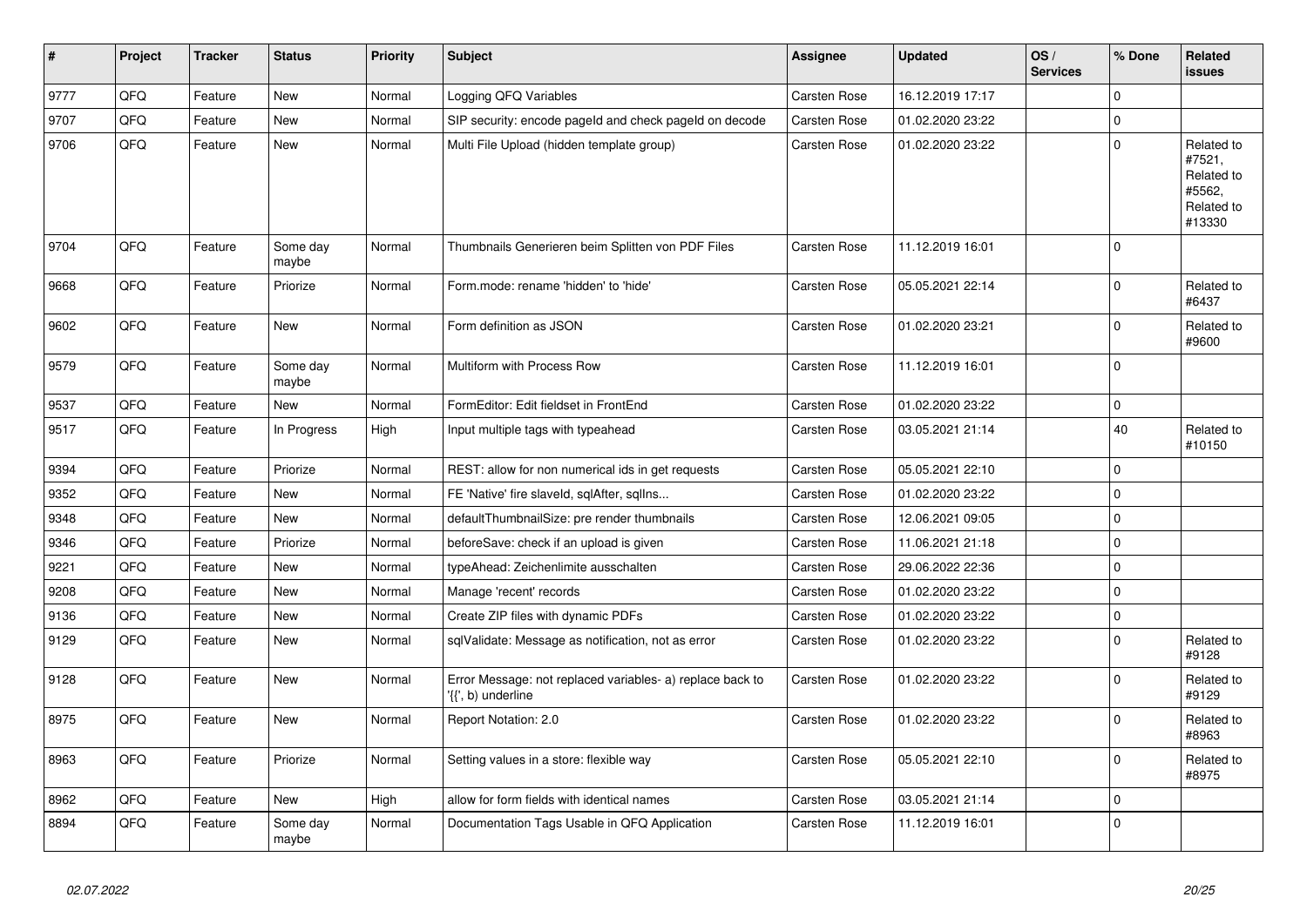| $\vert$ # | Project | <b>Tracker</b> | <b>Status</b>     | <b>Priority</b> | <b>Subject</b>                                                                                         | <b>Assignee</b> | <b>Updated</b>   | OS/<br><b>Services</b> | % Done      | Related<br><b>issues</b>                        |
|-----------|---------|----------------|-------------------|-----------------|--------------------------------------------------------------------------------------------------------|-----------------|------------------|------------------------|-------------|-------------------------------------------------|
| 8892      | QFQ     | Feature        | Some day<br>maybe | Normal          | Display and Edit SQL Comments in Form Editor                                                           | Carsten Rose    | 11.12.2019 16:01 |                        | $\Omega$    |                                                 |
| 8806      | QFQ     | Feature        | <b>New</b>        | Normal          | SQL Function nl2br                                                                                     | Carsten Rose    | 01.02.2020 23:22 |                        | $\mathbf 0$ |                                                 |
| 8719      | QFQ     | Feature        | <b>New</b>        | Normal          | extraButtonLock: add support for 0/1                                                                   | Carsten Rose    | 01.02.2020 23:22 |                        | $\mathbf 0$ |                                                 |
| 8702      | QFQ     | Feature        | New               | Normal          | Load Record which is locked: missing user info                                                         | Carsten Rose    | 11.12.2019 16:16 |                        | $\mathbf 0$ | Related to<br>#9789                             |
| 8586      | QFQ     | Feature        | Some day<br>maybe | Normal          | QFQ: Enhance Error message for 'record not found'                                                      | Carsten Rose    | 16.09.2021 15:10 |                        | $\Omega$    |                                                 |
| 8585      | QFQ     | Feature        | Priorize          | Normal          | Enhance Error message for 'unknown form'                                                               | Carsten Rose    | 01.02.2020 10:13 |                        | $\mathbf 0$ |                                                 |
| 8584      | QFQ     | Feature        | Priorize          | Normal          | FE 'Action' - never assign to Container (except Template<br>Group)                                     | Carsten Rose    | 01.02.2020 10:13 |                        | $\mathbf 0$ |                                                 |
| 8520      | QFQ     | Feature        | Some day<br>maybe | Normal          | Bring QFQ to Composer                                                                                  | Carsten Rose    | 16.09.2021 15:10 |                        | $\Omega$    |                                                 |
| 8336      | QFQ     | Feature        | <b>New</b>        | Normal          | Form > modified > Close New: a) Optional disable popup, b)<br>custom text, c) mode on save: close stay | Carsten Rose    | 01.02.2020 23:22 |                        | $\Omega$    | Related to<br>#8335                             |
| 8277      | QFQ     | Feature        | Priorize          | Normal          | fe.parameter.default=                                                                                  | Carsten Rose    | 01.02.2020 23:17 |                        | $\Omega$    | Related to<br>#8113                             |
| 8217      | QFQ     | Feature        | <b>New</b>        | Normal          | if-elseif-else construct                                                                               | Carsten Rose    | 16.03.2021 18:41 |                        | $\Omega$    | Related to<br>#10716                            |
| 8204      | QFQ     | Feature        | Priorize          | High            | Position 'required mark'                                                                               | Carsten Rose    | 16.06.2021 13:44 |                        | $\mathbf 0$ |                                                 |
| 8187      | QFQ     | Feature        | <b>New</b>        | Normal          | Subrecord: enable/hide new button - make new/edit/delete<br>customizeable.                             | Carsten Rose    | 06.03.2021 18:44 |                        | $\Omega$    | Related to<br>#11326                            |
| 8101      | QFQ     | Feature        | Some day<br>maybe | Normal          | Password hash: support further hashing methods                                                         | Carsten Rose    | 16.09.2021 15:10 |                        | $\Omega$    |                                                 |
| 8089      | QFQ     | Feature        | <b>New</b>        | Normal          | Copy/Paste for FormElements                                                                            | Carsten Rose    | 01.02.2020 23:22 |                        | $\mathbf 0$ |                                                 |
| 8082      | QFQ     | Feature        | Priorize          | High            | Contact form without saving record                                                                     | Carsten Rose    | 07.12.2021 15:20 |                        | $\mathbf 0$ | Related to<br>#8587,<br><b>Blocks</b><br>#11850 |
| 8044      | QFQ     | Feature        | Priorize          | Normal          | Transaction: a) Form, b) Report                                                                        | Carsten Rose    | 05.05.2021 22:14 |                        | $\mathbf 0$ | Related to<br>#8043                             |
| 8034      | QFQ     | Feature        | Priorize          | Normal          | FormElement 'data': 22.22.2222 should not be accepted                                                  | Carsten Rose    | 01.02.2020 10:13 |                        | $\mathbf 0$ |                                                 |
| 7924      | QFQ     | Feature        | <b>New</b>        | Normal          | Radio/Checkbox with Tooltip                                                                            | Carsten Rose    | 01.02.2020 23:22 |                        | $\mathbf 0$ |                                                 |
| 7920      | QFQ     | Feature        | <b>New</b>        | Normal          | FE: Syntax Highlight, Zeinlenumbruch                                                                   | Carsten Rose    | 01.02.2020 10:03 |                        | $\mathbf 0$ |                                                 |
| 7850      | QFQ     | Feature        | New               | High            | Upload records: non 'pathFileName' column                                                              | Carsten Rose    | 03.05.2021 21:14 |                        | $\mathbf 0$ |                                                 |
| 7812      | QFQ     | Feature        | New               | Normal          | FE 'Subrecord' - new option 'subrecordShowFilter',<br>'subrecordPaging'                                | Carsten Rose    | 01.02.2020 23:22 |                        | $\mathbf 0$ |                                                 |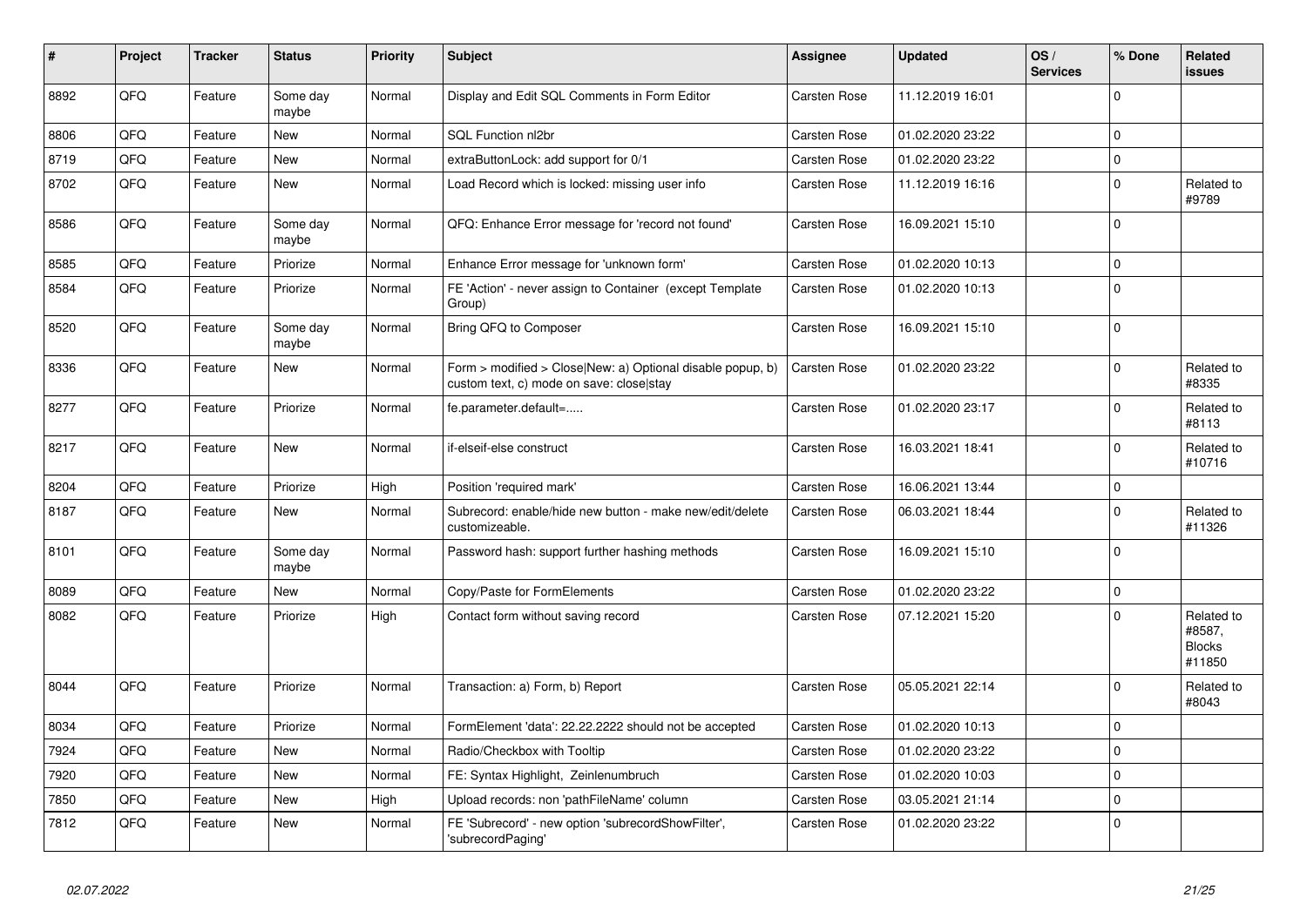| $\vert$ # | Project | <b>Tracker</b> | <b>Status</b>     | <b>Priority</b> | <b>Subject</b>                                                                                 | Assignee            | <b>Updated</b>   | OS/<br><b>Services</b> | % Done      | Related<br>issues         |
|-----------|---------|----------------|-------------------|-----------------|------------------------------------------------------------------------------------------------|---------------------|------------------|------------------------|-------------|---------------------------|
| 7683      | QFQ     | Feature        | <b>New</b>        | Normal          | Special column names in '{{ SELECT  AS _link }}' should<br>be detected                         | <b>Carsten Rose</b> | 01.02.2020 23:21 |                        | $\Omega$    |                           |
| 7681      | QFQ     | Feature        | <b>New</b>        | Normal          | Optional switch off 'check for modified record'                                                | Carsten Rose        | 01.02.2020 23:21 |                        | $\Omega$    |                           |
| 7660      | QFQ     | Feature        | <b>New</b>        | Normal          | IMAP: import mails to DB, move / delete mails                                                  | Carsten Rose        | 01.02.2020 09:52 |                        | $\Omega$    |                           |
| 7630      | QFQ     | Feature        | Priorize          | Normal          | detailed error message for simple upload                                                       | <b>Carsten Rose</b> | 01.02.2020 10:13 |                        | $\Omega$    |                           |
| 7522      | QFQ     | Feature        | Priorize          | Normal          | Inserting default index.html to folder (Avoid Apache<br>Indexing)                              | <b>Carsten Rose</b> | 01.02.2020 10:13 |                        | $\mathbf 0$ |                           |
| 7521      | QFQ     | Feature        | New               | Normal          | TemplateGroup: fe.type=upload                                                                  | Carsten Rose        | 01.02.2020 23:21 |                        | $\Omega$    | Related to<br>#9706       |
| 7520      | QFQ     | Feature        | <b>New</b>        | Normal          | QR Code:  AS _qr ( AS _link)                                                                   | Carsten Rose        | 01.02.2020 23:22 |                        | $\Omega$    |                           |
| 7519      | QFQ     | Feature        | <b>New</b>        | Normal          | Select: Multi                                                                                  | Carsten Rose        | 01.02.2020 23:22 |                        | $\Omega$    |                           |
| 7481      | QFQ     | Feature        | New               | Normal          | Detect 'BaseUrl' automatically                                                                 | Carsten Rose        | 01.02.2020 23:21 |                        | $\Omega$    |                           |
| 7480      | QFQ     | Feature        | New               | Normal          | Record History (Undo / Redo)                                                                   | Carsten Rose        | 11.12.2019 16:16 |                        | $\Omega$    | Related to<br>#2361       |
| 7453      | QFQ     | Feature        | Some day<br>maybe | Normal          | import / export forms QFQ                                                                      | <b>Carsten Rose</b> | 16.09.2021 15:10 |                        | $\Omega$    |                           |
| 7452      | QFQ     | Feature        | Some day<br>maybe | Normal          | automate deployment new QFQ version                                                            | Carsten Rose        | 16.09.2021 15:10 |                        | $\mathbf 0$ |                           |
| 7342      | QFQ     | Feature        | <b>New</b>        | Normal          | add content = hide this                                                                        | Carsten Rose        | 01.02.2020 23:21 |                        | $\mathbf 0$ |                           |
| 7336      | QFQ     | Feature        | Some day<br>maybe | Normal          | PDF Upload: disallow PDFs with specific Meta information                                       | Carsten Rose        | 11.12.2019 16:01 |                        | $\Omega$    |                           |
| 7290      | QFQ     | Feature        | Priorize          | Normal          | FormEditor: title as textarea if LEN(title)>60                                                 | <b>Carsten Rose</b> | 01.02.2020 10:13 |                        | $\Omega$    | Blocked by<br>#7682       |
| 7280      | QFQ     | Feature        | <b>New</b>        | Normal          | recently used table                                                                            | Carsten Rose        | 01.02.2020 23:21 |                        | $\mathbf 0$ |                           |
| 7239      | QFQ     | Feature        | <b>New</b>        | Normal          | TinyMCE: html tag whitelist                                                                    | Carsten Rose        | 01.02.2020 23:21 |                        | $\Omega$    | Related to<br>#14320      |
| 7217      | QFQ     | Feature        | Priorize          | Normal          | Download: notice User if `_sip=?` is missing                                                   | Carsten Rose        | 01.02.2020 10:13 |                        | $\Omega$    |                           |
| 7175      | QFQ     | Feature        | New               | Normal          | Upload: md5 hash as filename                                                                   | Carsten Rose        | 01.02.2020 23:21 |                        | $\Omega$    |                           |
| 7119      | QFQ     | Feature        | New               | Normal          | Upload: scaleDownWidth, scaleDownHeight                                                        | Carsten Rose        | 01.02.2020 23:21 |                        | $\mathbf 0$ |                           |
| 7109      | QFQ     | Feature        | New               | Normal          | Dynamic Updates: row/element hide                                                              | Carsten Rose        | 01.02.2020 23:22 |                        | $\Omega$    | Has<br>duplicate<br>#4081 |
| 7107      | QFQ     | Feature        | Some day<br>maybe | Normal          | Showcase Registration Tool: Anmeldung / Administration :<br>Liste Anmeldungen / Emaileinaldung | Carsten Rose        | 11.12.2019 16:01 |                        | $\Omega$    |                           |
| 7102      | QFQ     | Feature        | <b>New</b>        | Normal          | Comment sign in report: '#' and '--'                                                           | Carsten Rose        | 01.02.2020 23:21 |                        | 0           |                           |
| 7099      | QFQ     | Feature        | New               | Normal          | Redesign FormEditor                                                                            | Carsten Rose        | 01.02.2020 23:21 |                        | $\mathbf 0$ |                           |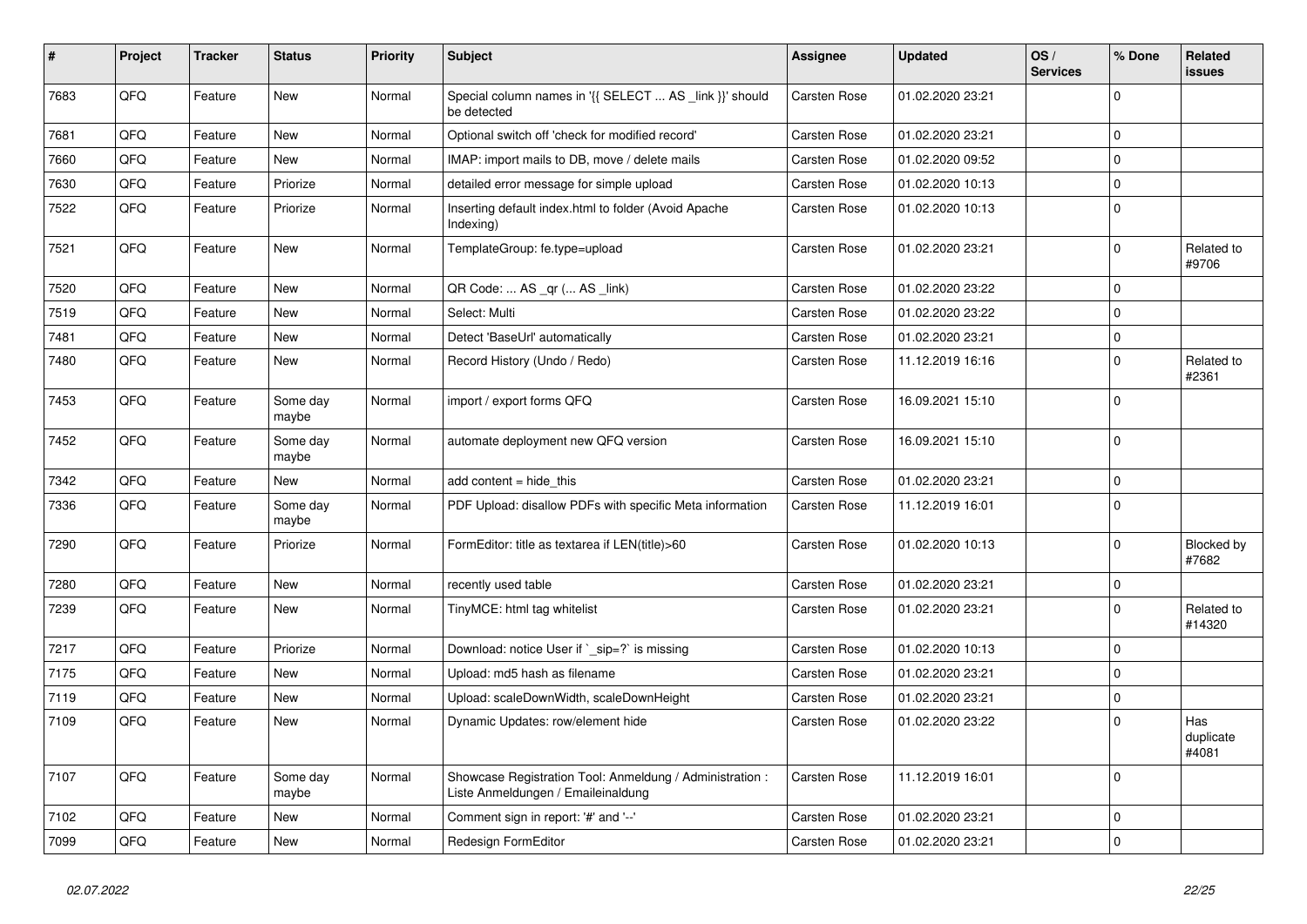| #    | Project | <b>Tracker</b> | <b>Status</b>     | <b>Priority</b> | Subject                                                                                                                    | Assignee            | <b>Updated</b>   | OS/<br><b>Services</b> | % Done         | Related<br>issues                           |
|------|---------|----------------|-------------------|-----------------|----------------------------------------------------------------------------------------------------------------------------|---------------------|------------------|------------------------|----------------|---------------------------------------------|
| 6998 | QFQ     | Feature        | Priorize          | Normal          | Form: with debug=on show column information as tooltip of<br>column label                                                  | Carsten Rose        | 01.02.2020 10:13 |                        | $\Omega$       |                                             |
| 6855 | QFQ     | Feature        | New               | Normal          | With {{feUser:U}}!={{feUser:T}}: Save / Delete: only possible<br>with {{feUserSave:U}}='yes' and '{{feUserDelete:U}}='yes' | <b>Carsten Rose</b> | 01.02.2020 23:21 |                        | $\Omega$       |                                             |
| 6765 | QFQ     | Feature        | <b>New</b>        | Normal          | Moeglichkeit via QFQ eigene Logs zu schreiben                                                                              | Carsten Rose        | 01.02.2020 23:21 |                        | $\mathbf 0$    |                                             |
| 6723 | QFQ     | Feature        | <b>New</b>        | Normal          | Report QFQ Installation and Version                                                                                        | Carsten Rose        | 12.06.2021 09:07 |                        | $\mathbf 0$    |                                             |
| 6715 | QFQ     | Feature        | Some day<br>maybe | Normal          | Code-Refactoring: dbArray vereinheitlichen                                                                                 | Carsten Rose        | 11.12.2019 16:02 |                        | $\mathbf 0$    |                                             |
| 6609 | QFQ     | Feature        | <b>New</b>        | Normal          | Formlet: JSON API erweitern                                                                                                | Carsten Rose        | 01.02.2020 23:21 |                        | 50             |                                             |
| 6602 | QFQ     | Feature        | <b>New</b>        | Normal          | Formlet: in Report auf Mausklick ein mini-form oeffnen                                                                     | Carsten Rose        | 11.12.2019 16:16 |                        | $\Omega$       |                                             |
| 6594 | QFQ     | Feature        | <b>New</b>        | Normal          | Excel: on download, check if there is a valid sip                                                                          | Carsten Rose        | 01.02.2020 23:21 |                        | $\mathbf 0$    |                                             |
| 6437 | QFQ     | Feature        | <b>New</b>        | Normal          | Neuer Mode Button bei FormElementen                                                                                        | Carsten Rose        | 01.02.2020 23:21 |                        | $\Omega$       | Related to<br>#9668,<br>Blocked by<br>#9678 |
| 6292 | QFQ     | Feature        | <b>New</b>        | Normal          | Download: File speichern mit Hash aber original Filename in<br>der Datenbank vermerken fuer Downloads                      | Carsten Rose        | 01.02.2020 23:21 |                        | $\mathbf 0$    |                                             |
| 6289 | QFQ     | Feature        | <b>New</b>        | Normal          | Form: Log                                                                                                                  | Carsten Rose        | 01.02.2020 23:21 |                        | $\mathbf 0$    |                                             |
| 6261 | QFQ     | Feature        | <b>New</b>        | Normal          | Persistent SIP                                                                                                             | Carsten Rose        | 12.06.2021 09:07 |                        | $\Omega$       | Related to<br>#10819                        |
| 6250 | QFQ     | Feature        | In Progress       | Normal          | Enhance layout: a) Subrecord, b) Subrecord-Title                                                                           | Carsten Rose        | 01.02.2020 23:22 |                        | $\mathbf 0$    | Related to<br>#5391                         |
| 5983 | QFQ     | Feature        | Some day<br>maybe | Normal          | Form Submit (save & update): normalize date/-time FE                                                                       | Carsten Rose        | 01.02.2020 23:19 |                        | $\mathbf 0$    |                                             |
| 5942 | QFQ     | Feature        | Priorize          | Normal          | 'L' and 'type': append to links, generate via 'link' by using<br>'u:' .                                                    | Carsten Rose        | 01.02.2020 10:13 |                        | $\Omega$       |                                             |
| 5894 | QFQ     | Feature        | Feedback          | Normal          | Typeahead in Report: show/hide rows dynamically                                                                            | Carsten Rose        | 18.02.2022 08:50 |                        | $\Omega$       | Related to<br>#5893,<br>Related to<br>#5885 |
| 5852 | QFQ     | Feature        | Some day<br>maybe | Normal          | Logging: mail.log / sql.log - im FE anzeigen und via AJAX<br>aktualisieren                                                 | Carsten Rose        | 01.02.2020 23:19 |                        | $\Omega$       | Related to<br>#5885                         |
| 5782 | QFQ     | Feature        | <b>New</b>        | Normal          | NextCloud API                                                                                                              | Carsten Rose        | 01.02.2020 10:02 |                        | $\Omega$       |                                             |
| 5715 | QFQ     | Feature        | <b>New</b>        | High            | PDF Caching                                                                                                                | Carsten Rose        | 03.05.2021 21:14 |                        | $\mathbf 0$    | Related to<br>#5851,<br>Related to<br>#6357 |
| 5695 | QFQ     | Feature        | In Progress       | Normal          | <b>Multiform</b>                                                                                                           | Carsten Rose        | 02.01.2021 18:38 |                        | $\overline{0}$ |                                             |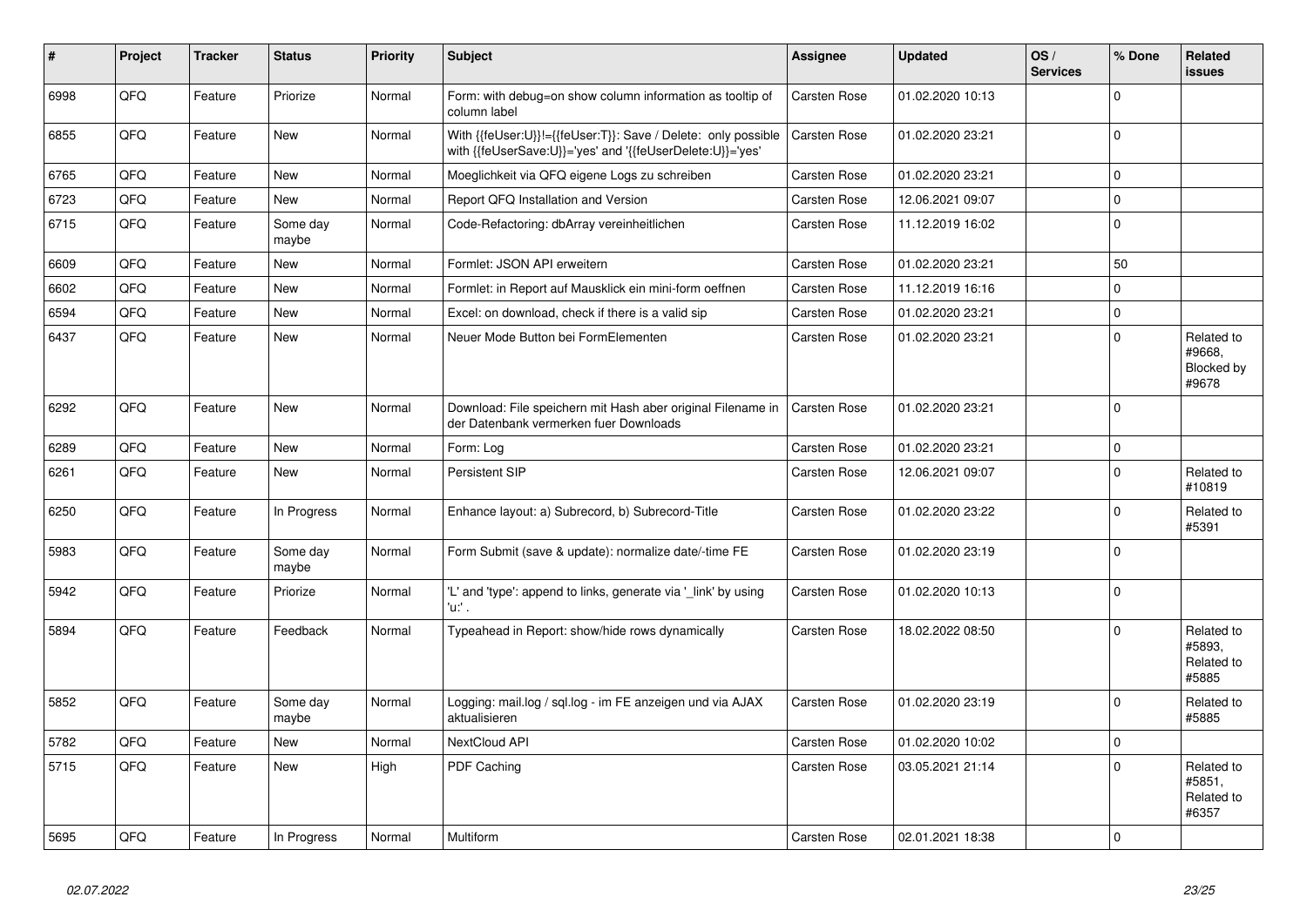| #    | Project | <b>Tracker</b> | <b>Status</b>     | <b>Priority</b> | <b>Subject</b>                                                                                            | <b>Assignee</b> | <b>Updated</b>   | OS/<br><b>Services</b> | % Done      | Related<br><b>issues</b>                    |
|------|---------|----------------|-------------------|-----------------|-----------------------------------------------------------------------------------------------------------|-----------------|------------------|------------------------|-------------|---------------------------------------------|
| 5665 | QFQ     | Feature        | Some day<br>maybe | Normal          | Versuch das '{{!' nicht mehr noetig ist.                                                                  | Carsten Rose    | 01.02.2020 23:20 |                        | $\Omega$    | Related to<br>#7432,<br>Related to<br>#7434 |
| 5579 | QFQ     | Feature        | Some day<br>maybe | Normal          | Enhance Doc / Presentation: variable type 'link column type'                                              | Carsten Rose    | 01.02.2020 23:19 |                        | $\Omega$    |                                             |
| 5548 | QFQ     | Feature        | Some day<br>maybe | Normal          | 801 Textfiles/Scriptfiles als Thumbnail                                                                   | Carsten Rose    | 07.03.2022 16:26 |                        | $\Omega$    |                                             |
| 5480 | QFQ     | Feature        | Some day<br>maybe | Normal          | QFQ: Dokumentation mit Screenshots versehen                                                               | Carsten Rose    | 01.02.2020 23:20 |                        | $\Omega$    | Related to<br>#9879                         |
| 5428 | QFQ     | Feature        | Some day<br>maybe | Normal          | secure thumbnail: late render on access.                                                                  | Carsten Rose    | 01.02.2020 23:20 |                        | $\mathbf 0$ |                                             |
| 5345 | QFQ     | Feature        | <b>New</b>        | Normal          | Report: UPDATE / INSERT / DELETE statements should<br>trigger subqueries, depending on the result.        | Carsten Rose    | 27.05.2020 16:11 |                        | $\mathbf 0$ |                                             |
| 5132 | QFQ     | Feature        | Some day<br>maybe | Normal          | Error Message sendmail missing attachment: more details                                                   | Carsten Rose    | 01.02.2020 23:19 |                        | $\mathbf 0$ |                                             |
| 5131 | QFQ     | Feature        | New               | Normal          | Activate Spin Gear ('wait/busy' indicator) via LINK attribute                                             | Carsten Rose    | 01.02.2020 23:21 |                        | $\mathbf 0$ |                                             |
| 4956 | QFQ     | Feature        | Some day<br>maybe | Normal          | Sendmail: Benutzerdefinierte Headers                                                                      | Carsten Rose    | 11.12.2019 16:02 |                        | $\mathbf 0$ |                                             |
| 4872 | QFQ     | Feature        | Some day<br>maybe | Normal          | Fields of Typo3 page available in STORE_TYPO3                                                             | Carsten Rose    | 01.02.2020 23:19 |                        | $\Omega$    |                                             |
| 4869 | QFQ     | Feature        | Some day<br>maybe | Normal          | Dynamic Update (show, hide, readonly?, required?) for<br><b>Template Group Elements</b>                   | Carsten Rose    | 01.02.2020 23:19 |                        | $\mathbf 0$ | Related to<br>#4865                         |
| 4839 | QFQ     | Feature        | Some day<br>maybe | Normal          | qfq-handle in <head> Abschnitt</head>                                                                     | Carsten Rose    | 11.12.2019 16:02 |                        | $\mathbf 0$ |                                             |
| 4757 | QFQ     | Feature        | Some day<br>maybe | Normal          | Test subrecord: download links ok? Links ok?                                                              | Carsten Rose    | 01.02.2020 23:20 |                        | $\Omega$    |                                             |
| 4652 | QFQ     | Feature        | Some day<br>maybe | Normal          | UZH CD: Weiterleitung auf benutzerdefinierte 403/404 Seite                                                | Carsten Rose    | 01.02.2020 23:20 |                        | $\Omega$    |                                             |
| 4650 | QFQ     | Feature        | Some day<br>maybe | Normal          | Convert html to doc/rtf                                                                                   | Carsten Rose    | 01.02.2020 23:20 |                        | $\mathbf 0$ | Related to<br>#10704                        |
| 4606 | QFQ     | Feature        | Some day<br>maybe | Normal          | link: qualifier to render bootstrap button                                                                | Carsten Rose    | 01.02.2020 23:19 |                        | $\mathbf 0$ |                                             |
| 4413 | QFQ     | Feature        | New               | Normal          | fieldset: show/hidden, modeSql, dynamicUpdate                                                             | Carsten Rose    | 09.02.2022 15:19 |                        | $\mathbf 0$ |                                             |
| 4365 | QFQ     | Feature        | Some day<br>maybe | Normal          | Multi Language: new way of config                                                                         | Carsten Rose    | 01.02.2020 23:20 |                        | $\Omega$    |                                             |
| 4349 | QFQ     | Feature        | Some day<br>maybe | Normal          | link download: downloaded external URL to<br>deliver/concatenate - check mimetipe and handle it correctly | Carsten Rose    | 11.12.2019 16:02 |                        | $\Omega$    |                                             |